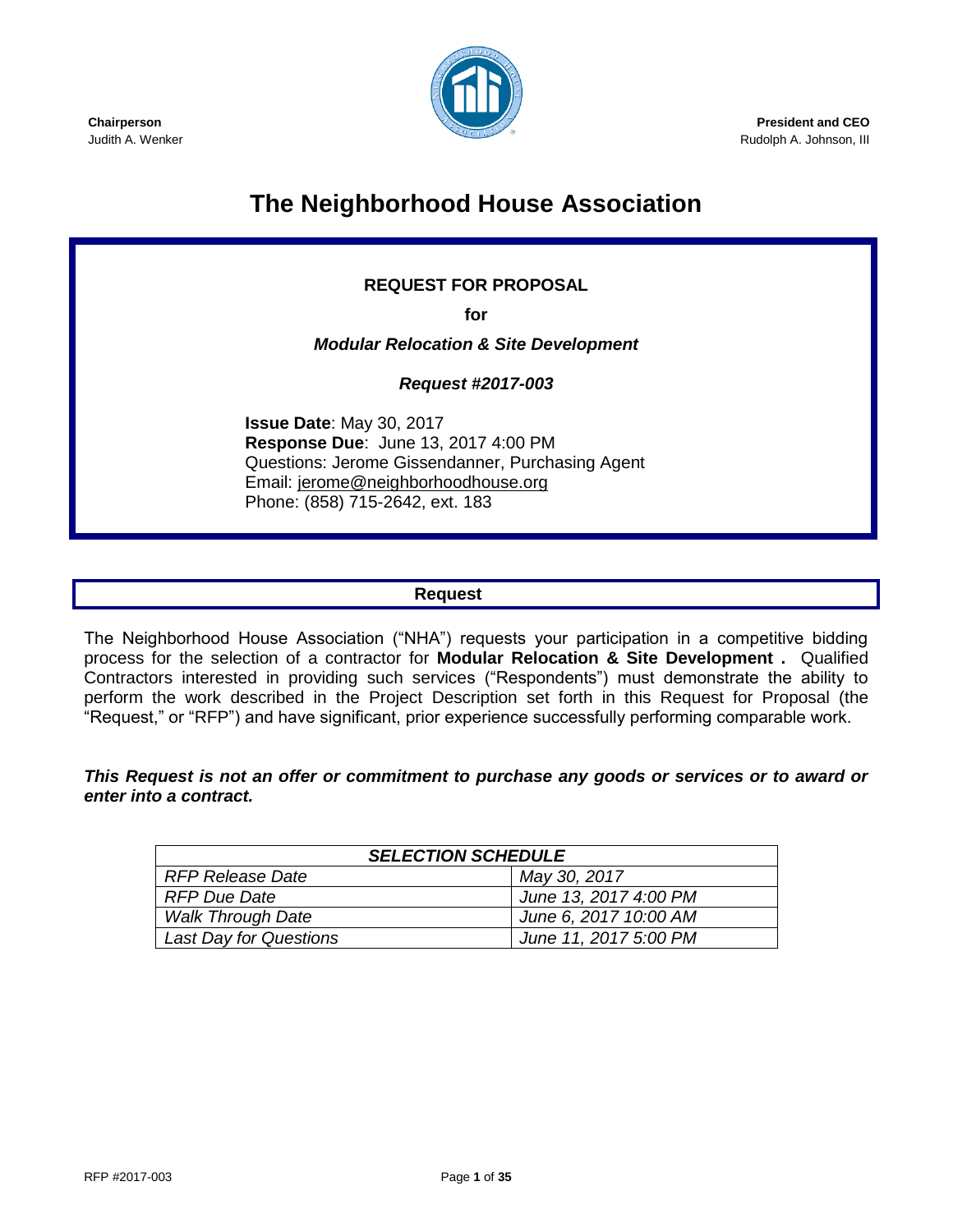# **About Neighborhood House Association**

Neighborhood House Association (NHA) is a California nonprofit, public benefit corporation and recognized as a 501(c)(3) tax-exempt organization with its administrative offices located at 5660 Copley Drive, San Diego, CA 92111. NHA operates a multi-purpose human service agency that facilitates leadership in communities and assists individuals and families. NHA operates fifty-five (55) locations throughout San Diego County, delivering services that are designed to improve the quality of life through programs related to child development, feeding seniors and assisting them to live on their own, mental health services, housing and rental assistance, and related social services. Established in 1914 as a Settlement House to serve the growing immigrant population and incorporated in 1923, NHA programs currently include:

| <b>Head Start</b>                                          |  | <b>Adult Day Health Care</b>            |
|------------------------------------------------------------|--|-----------------------------------------|
| <b>Housing Counseling</b>                                  |  | Project Enable (Mental Health Services) |
| <b>HIV/AIDS Services</b>                                   |  | <b>Senior Services Center</b>           |
| <b>Homework Center</b>                                     |  | <b>Black Infant Health</b>              |
| InnoVisions, Inc. (a social enterprise)                    |  | <b>Nutrition Services</b>               |
| Project In-Reach (case mgmt. for incarcerated individuals) |  |                                         |

NHA has adopted a corporate policy reaffirming its commitment to equal opportunity contracting. Small, local, disadvantaged, women-owned, and ethnic minority-owned businesses are encouraged to submit responses to this Request. A Respondent qualifies as a small business firm, if it meets the definition of "small business" as established by the Small Business Administration (13 CFR 121.201).

For further information, please refer to the NHA website: [www.neighborhoodhouse.org.](http://www.neighborhoodhouse.org/)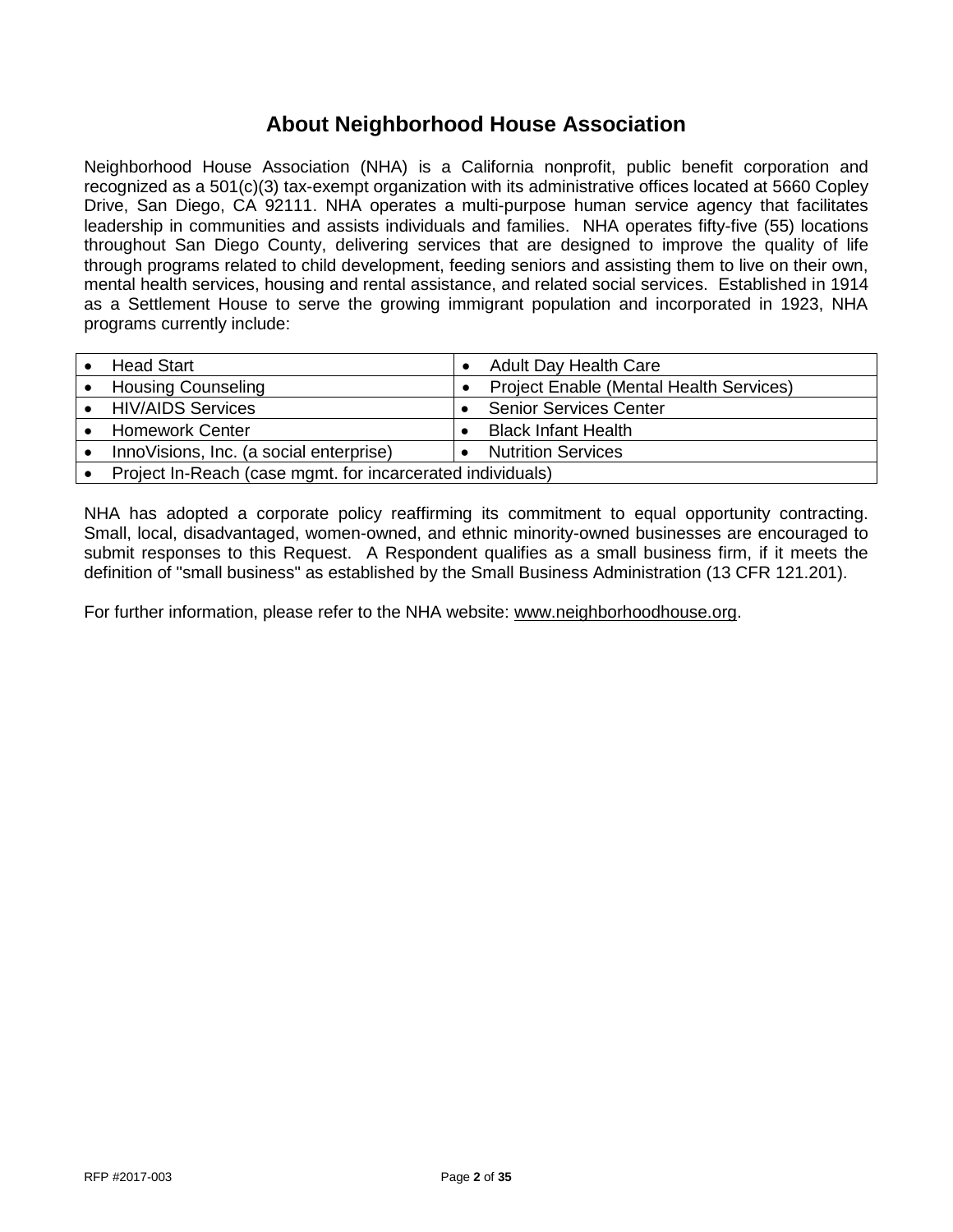# *A. PROJECT OBJECTIVE AND SUMMARY*

The Neighborhood House Association (NHA) has issued a Request for Proposal (RFP) for the relocation of 4 Division of the State Architect (DSA) modular trailers (12 ft. x 60ft.). In addition to the relocation, contractor will be responsible for the site development of a new location at 4110 41<sup>st</sup> Street, San Diego, CA 92104.

# **B. PROJECT DESCRIPTION**

NHA will be receiving Proposals for companies interested in providing Contractor services for the attached scope of work (Exhibit A-1).

#### **C. REQUESTED SUBMISSION**

Submissions must follow the format outlined below and be signed by an officer or principal with the authority to contractually bind the firm.

- 1. Proposal Cover Page
- 2. Be contained in a document not to exceed fifteen (15) single sided pages including whatever pictures, charts, graphs, tables, and text the respondent deems appropriate to be part of the review of the firm's qualifications.
- 3. Submit three (3) copies of the information requested in this Request for Proposal in the sequence and format provided, including experience and references.
- 4. Table of Contents
- 5. General Firm Information
	- a. Firm name, address, phone (including contractor and design professional).
	- b. Type of organization and contact person
	- c. Address from which the project will be managed
	- d. Brief history/profile of the firm (contractor and subcontractor(s) if applicable)
- 6. Experience
	- a. Overall experience
	- b. Previous experience in relocating modular trailers and site development for similar size and scope to Exhibit A-1.
- 7. Technical Competence
	- a. Provide a construction and project management team or organizational chart showing key members of the relocation and development teams and areas of expertise.

#### 8. References

List three (3) letters of references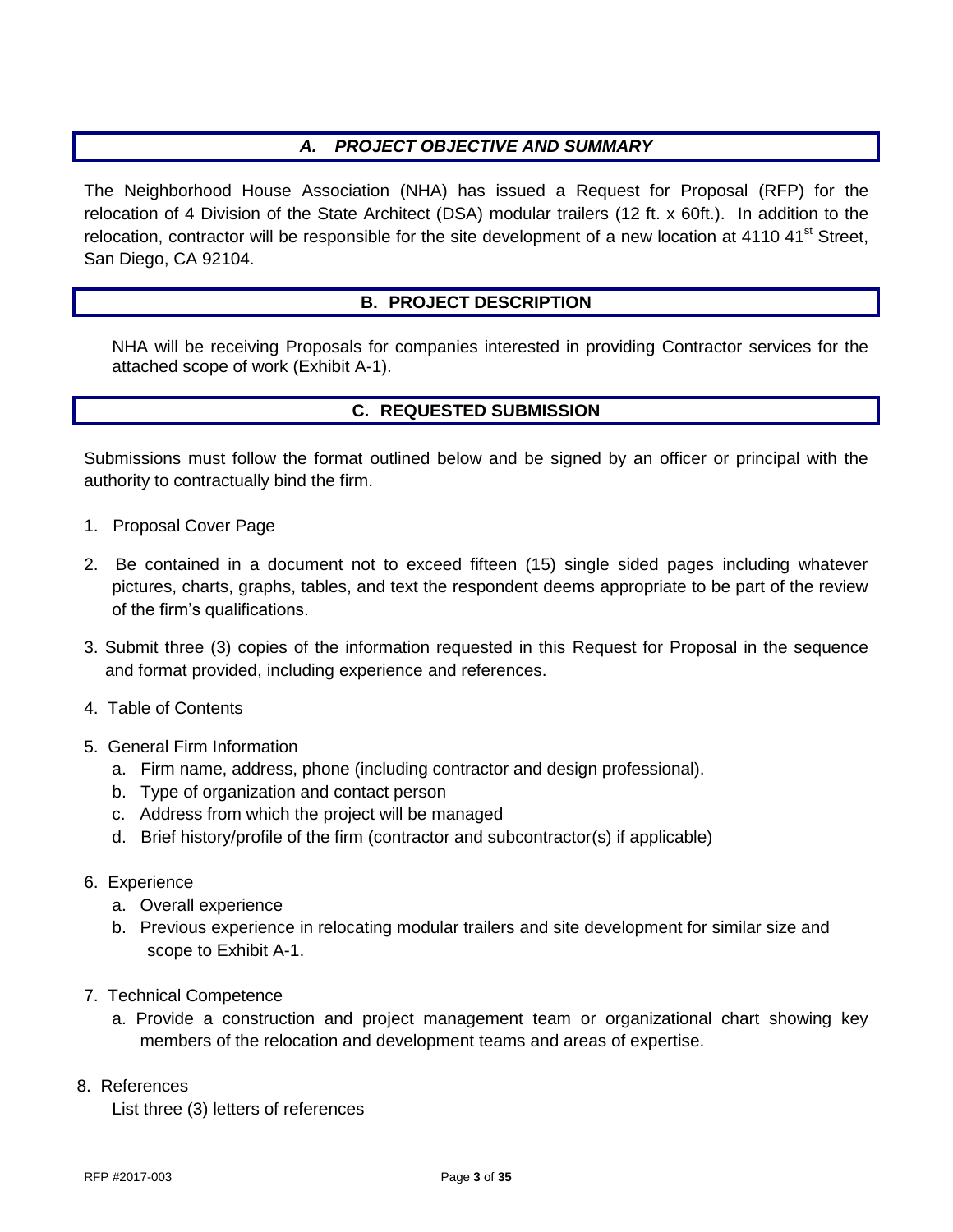9. Supplemental Material

Provide other pertinent information and/or firm brochure material or website that may be of assistance in evaluating the qualifications of the Contractor.

- 10. *W-9 Form*
- 11. *The Respondent's Bids must be submitted to the address provided below*:

*Neighborhood House Association Attn: Jerome Gissendanner, Purchasing Procurement Division – RFP# 2017-003 5660 Copley Drive San Diego, CA 92111*

*12. Submittal Deadline*. Submittals must be received by **4:00 PM (PST),** Friday, June 13, 2017.

 **All Bids received after the submittal deadline will be rejected**.

# **D. SELECTION PROCESS**

This Request is seeking to identify the Respondent(s) most qualified to provide the Services. NHA, in its sole discretion, will determine the most qualified Respondent(s) to provide the Services, based on the information in the response submittals. The Respondent(s) may be asked to interview with NHA representatives, make an oral presentation and/or respond to questions regarding the submittal response. NHA may elect to negotiate pricing with one or more of the most qualified Respondents. NHA, in its sole discretion, will make its final selection of the Respondent(s) whose experience, expertise, reputation, capabilities and past performance is determined to be best suited for the performance of the Services. NHA's decision is final and is not subject to any form of administrative review, appeal or protest.

# **E. COMPLIANCE WITH STATE AND FEDERAL LAWS**

#### **1. Copeland Anti-kickback Act**

Contractor, and any subcontractor hired by Contractor to perform on its behalf hereunder, will comply with the Copeland "Anti-Kickback" Act (18 U.S.C. 874), as supplemented by the Department of Labor Regulations (29 C.F.R. Part 3, "Contractors and subcontractors on public building or public work financed in whole or in part by loans or grants from the United States").

#### **2. Davis-Bacon Act**

Contractor, and any subcontractor hired by Contractor to perform on its behalf hereunder, shall comply with the Davis-Bacon Act (40 U.S.C. §§ 276a to 276a-7) and as supplemented by Department of Labor Regulations (29 CFR Part 5, "Labor standards provisions applicable to contracts governing federally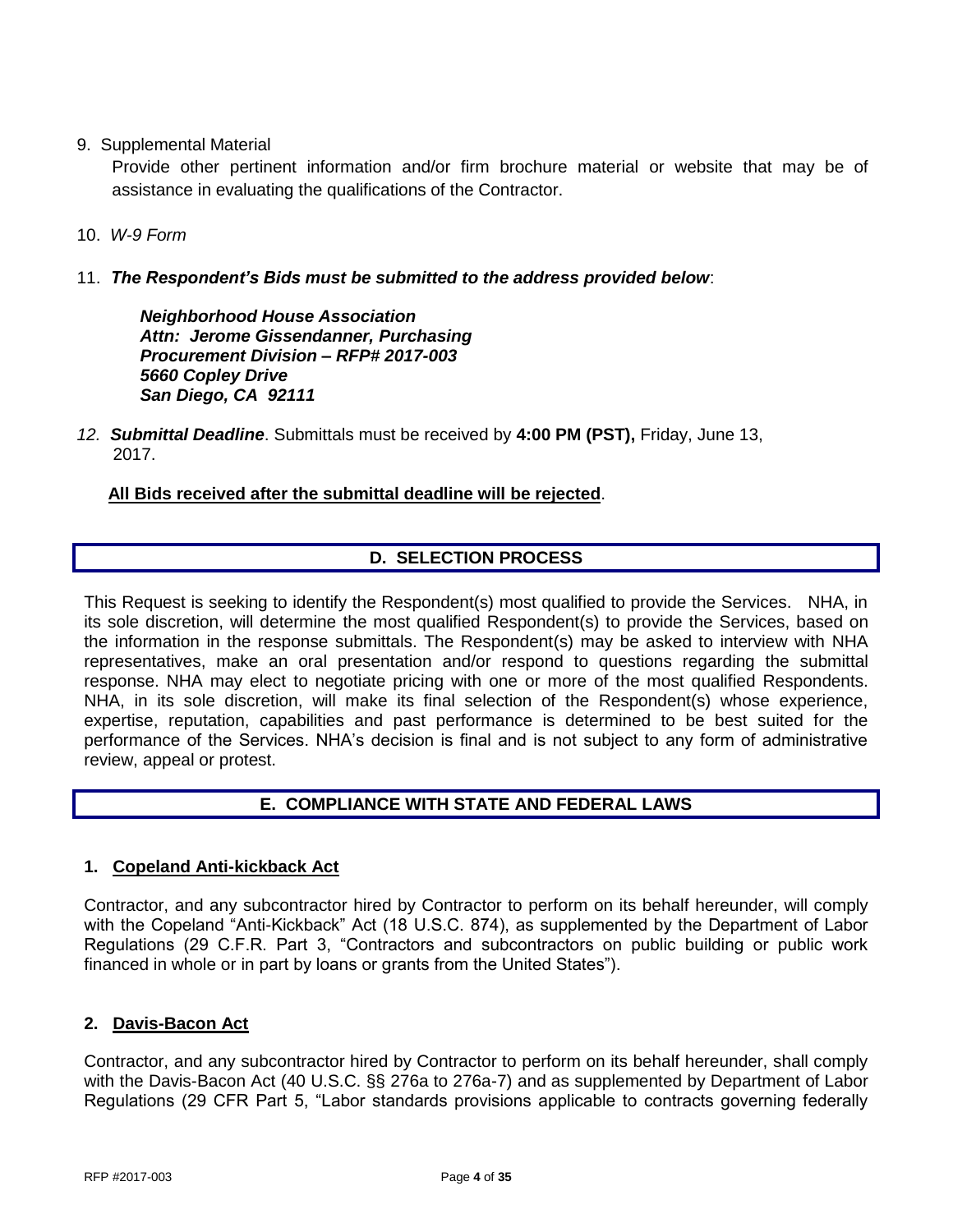financed and assisted construction"), which includes the requirement that the correct scale of wages to be paid be posted by the Contractor in a prominent and easily accessible location at the HHS funded worksite.

Contractors and subcontractors engaged to perform work on these projects must submit weekly copies of payrolls to NHA. Each payroll must be accompanied by a "Statement of Compliance." Payroll for the payroll period must contain the correct information required and must be complete. Partial Social Security Numbers and omission of home addresses are recommended for security of personal information. Each laborer or mechanic must be paid in full for the weekly wages earned. Each laborer or mechanic must not be paid less than the applicable prevailing wage rates and fringe benefits. This information may be faxed or mailed to NHA Procurement.

An authorized representative of NHA may visit the construction site and may audit compliance of this requirement.

# **3. Hatch Act**

Contractor, and any subcontractor hired by Contractor to perform on its behalf hereunder, will comply with the provisions of the Hatch Act (5 U.S.C. §§ 1501 -1508, and 7324 - 7328), which limits the political activity of the employee.

# **4. Byrd Anti-Lobbying Amendment**

Contractors that apply or bid for an award exceeding \$100,000 must fully comply with the Byrd Anti-Lobbying Amendment (31 U.S.C. 1352). Contractor shall file the required certification to NHA, attached hereto as Exhibit A-3.

#### **5. Debarment Status**

Contractor assures and certifies to NHA that it and any subcontractor hired by Contractor to perform on its behalf hereunder, are not currently suspended, debarred, or otherwise prohibited (i) by the federal government from bidding on, accepting or being awarded federally funded contracts, either as a contractor or subcontractor; or (ii) by the state of California from bidding on, accepting or being awarded public works contracts, either as a contractor or subcontractor. Contractor agrees to inform NHA within forty-eight (48) hours of any change in its debarment status.

#### **6. Federal Nondiscrimination Statement**

The U.S. Department of Agriculture prohibits discrimination against its customers, employees, and applicants for employment on the bases of race, color, national origin, age, disability, sex, gender identity, religion, reprisal, and where applicable, political beliefs, marital status, familial or parental status, sexual orientation, or all or part of an individual's income is derived from any public assistance program, or protected genetic information in employment or in any program or activity conducted or funded by the Department. (Not all prohibited bases will apply to all programs and/or employment activities.)

If you wish to file a Civil Rights program complaint of discrimination, complete the USDA Program Discrimination Complaint Form found online at<http://www.ascr.usda.gov/> complaint filing cust.html, or at any USDA office, or call (866) 632-9992 to request the form. You may also write a letter containing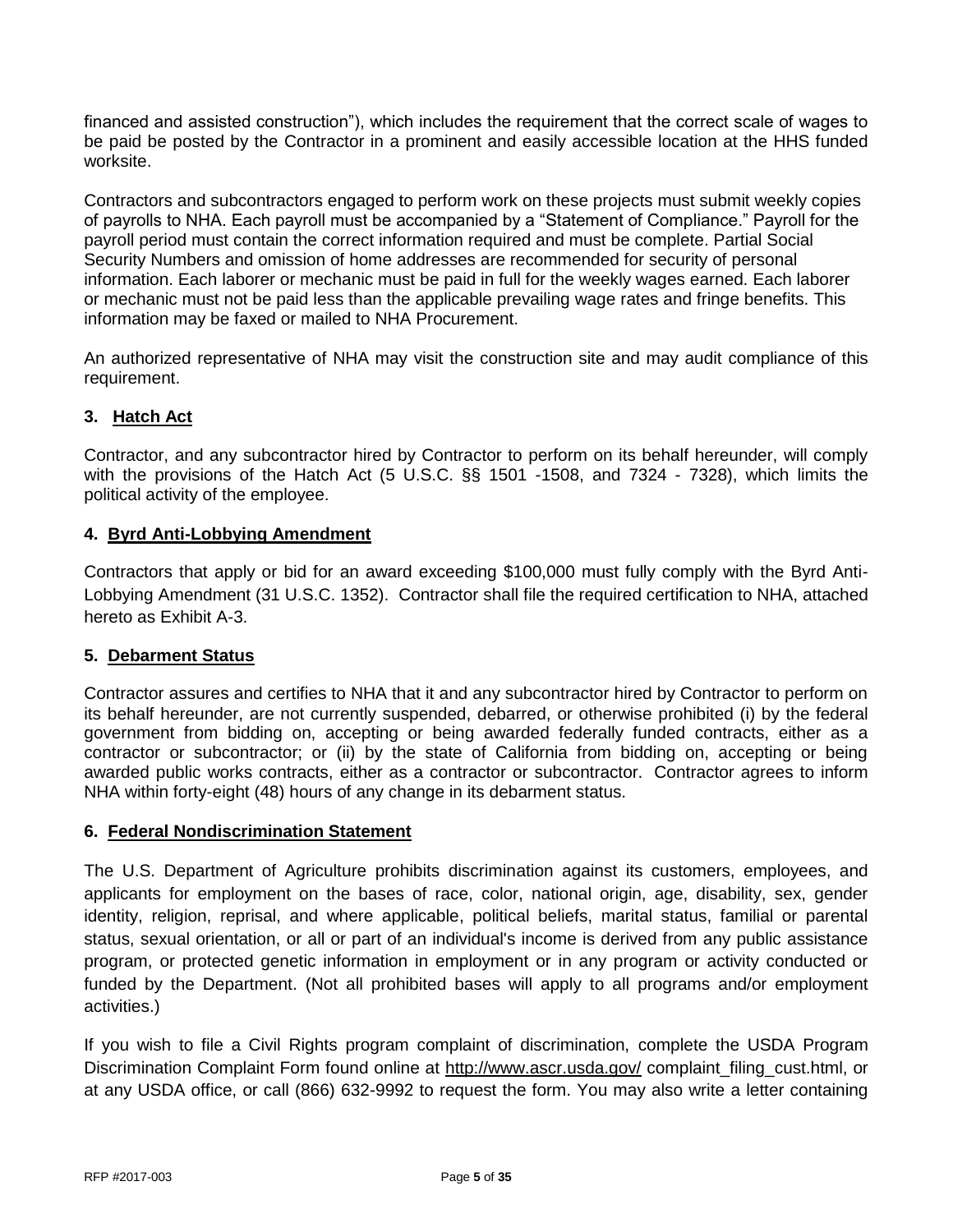all of the information requested in the form. Send your completed complaint form or letter to us by mail at U.S. Department of Agriculture, Director, Office of Adjudication, 1400 Independence Avenue, S.W., Washington, D.C. 20250-9410, or by fax (202) 690-7442 or by email at program.intake@usda.gov. Individuals who are deaf, hard of hearing or have speech disabilities may contact USDA through the Federal Relay Service at (800) 877-8339; or (800) 845-6136 (Spanish).

USDA is an equal opportunity provider and employer.

# **F. INDEMNIFICATION, INSURANCE, BONDS AND LIEN RELEASES**

#### **1. Insurance**

Contractor shall, at its sole cost and expense, procure and maintain, throughout the term of this Contract, the insurance set forth herein. All insurance policies shall be issued by an insurance company authorized by law to conduct business in the State of California, subject to Corporation's approval. Prior to commencing performance of this Contract, Contractor shall provide Corporation original insurance certificates evidencing the following, required, coverage within ten (10) calendar days after its receipt of the "Notice of Award":

(1) Commercial General Liability (CGL) policy with coverage(s) as broad and as encompassing as CGL in the occurrence form, and providing coverage against claims for bodily injury or death and property damage occurring in or upon the Center or the Project site, and arising out of Contractor's and its employees', subcontractors', agents' and authorized representatives' performance of this Contract. Such insurance shall be primary and non-contributory with any other coverage, including Corporation's, and shall afford immediate defense and indemnification of Corporation to the limit of not less than one million dollars (\$1,000,000.00). Such insurance shall waive any right of subrogation against Corporation;

- (2) Employer's Liability insurance with the following limits:
- □ Bodily Injury by Accident \$1,000,000.00 each accident
- $\Box$  Bodily Injury by Disease \$1,000,000.00 policy limit
- □ Bodily Injury by Disease \$1,000,000.00 each employee

(3) Commercial Automobile Liability, or Business Auto coverage with limits not less than one million dollars (\$1,000,000.00) for each occurrence, combines single limit for bodily injury or death and/or property damage, covering owned, non-owned and hired automobiles, including loading and unloading operations;

(4) Workers' Compensation insurance as required by the laws of the State of California.

(5) The above described insurance policies (collectively, the "Policies") must include the following additional insured endorsement language:

*"The Neighborhood House Association (NHA), and its members, officers, directors, agents and employees are named as additional insured and are provided the same coverage as the named insured, including the cost of defense against claims for bodily injury or death and property damage occurring in or upon or resulting from the insured's use or occupancy of the Center or the Project site, or arising out of the insured's or its members', officers', directors', employees', agents', or subcontractors' performance or non-performance of this Contract between the insured and NHA, unless*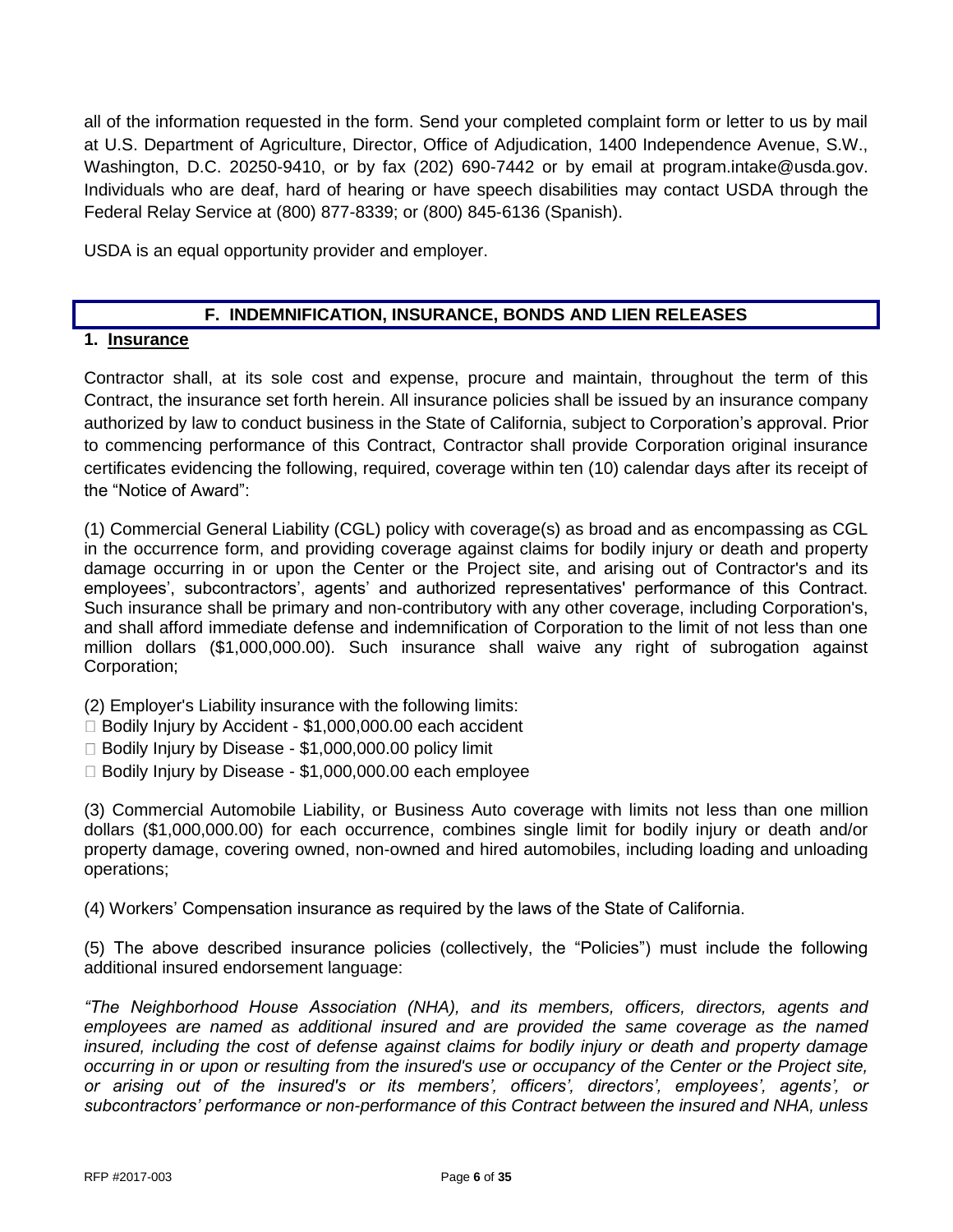*such claim is determined by a court of competent jurisdiction to have arisen from the sole or gross negligence or the willful misconduct of an additional insured. The named insured's coverage is primary and shall not require contribution from the additional insured's insurance coverage."* 

The Policies shall provide for not less than thirty (30) days prior written notice of cancellation to Corporation as the certificate holder. Contractor and Corporation agree that the specified coverage or limits of insurance in no way limits the liability of Contractor. Contractor shall maintain the required insurance coverage and endorsements throughout the term of this Contract.

#### **2. Bonds**

(1) *A bid guarantee from each bidder equivalent to five percent of the bid price.* The''bidguarantee'' shall consist of a firm commitment such as a **bid bond**, certified check, or other negotiable instrument accompanying a Proposal/Quote as assurance that the bidder shall, upon acceptance of his bid, execute such contractual documents as may be required within the time specified.

(2) A **performance bond** on the part of the contractor for 100 percent of the contract price. A ''performance bond'' is one executed in connection with a contract to secure fulfillment of all the contractor's obligations under such contract.

(3) A **payment bond** on the part of the contractor for 100 percent of the contract price. A "payment bond" is one executed in connection with a contract to assure payment as required by statute of all persons supplying labor and material in the execution of the work provided for in the contract.

(4) Where bonds are required in the situations described herein, the bonds shall be obtained from companies holding certificates of authority as acceptable sureties pursuant to 31 CFR part 223, "Surety Companies Doing Business with the United States."

All negotiated contracts (except those for less than the simplified acquisition threshold) awarded by recipients shall include a provision to the effect that the recipient, the HHS awarding agency, the U.S. Comptroller General, or any of their duly authorized representatives, shall have access to any books, documents, papers and records of the contractor which are directly pertinent to a specific program for the purpose of making audits, examinations, excerpts and transcriptions.

All contracts, including small purchases, awarded by recipients and their contractors shall contain the procurement provisions of 45 CFR Part 75 Appendix II, "Contract Provisions for Non-Federal entity Contracts Under Federal Awards," as applicable.

#### **G. CONTRACTING PROCESS**

Neither this Request nor the selection of a Respondent will create a binding commitment on NHA. Upon completion of the selection process, NHA will award a contract to the party(ies) whom it elects to provide the Services in this Request. **Disclaimers:** NHA anticipates a single contractor will be selected as a result of this Request; however, NHA reserves the right, in its sole discretion, to award contracts to multiple contractors, to perform apportionments of the Services. NHA further reserves the right, in its sole discretion, to reject any or all response submittals, waive any informalities in this process or the submittal requirements; and/or cancel, in whole or in part, this Request.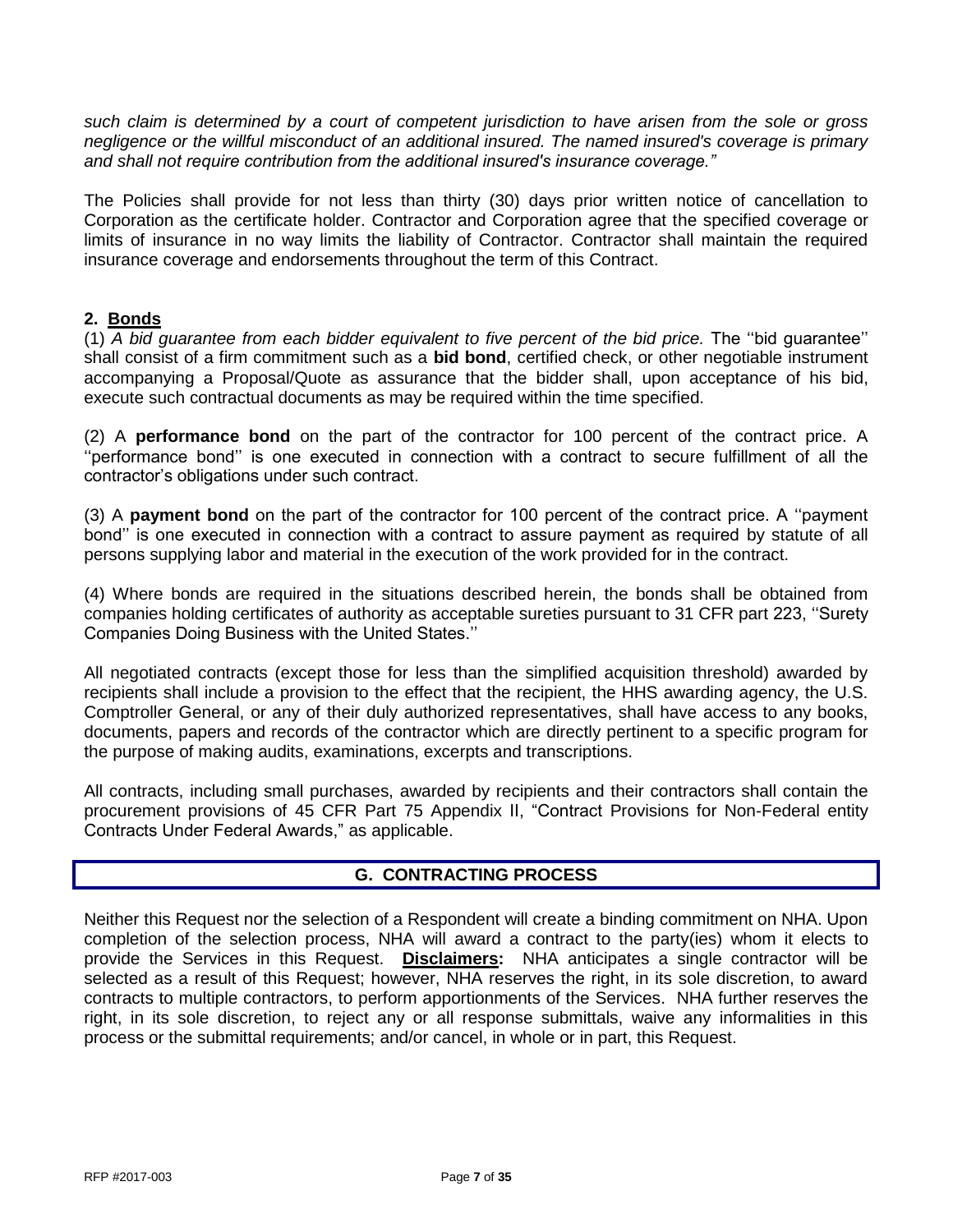# **EXHIBITS**

- A-1 Scope of Work<br>A-2 Site Plan
- A-2 Site Plan<br>A-3 Sample C
- Sample Contract
- A-4 Byrd Anti-Lobbying Certification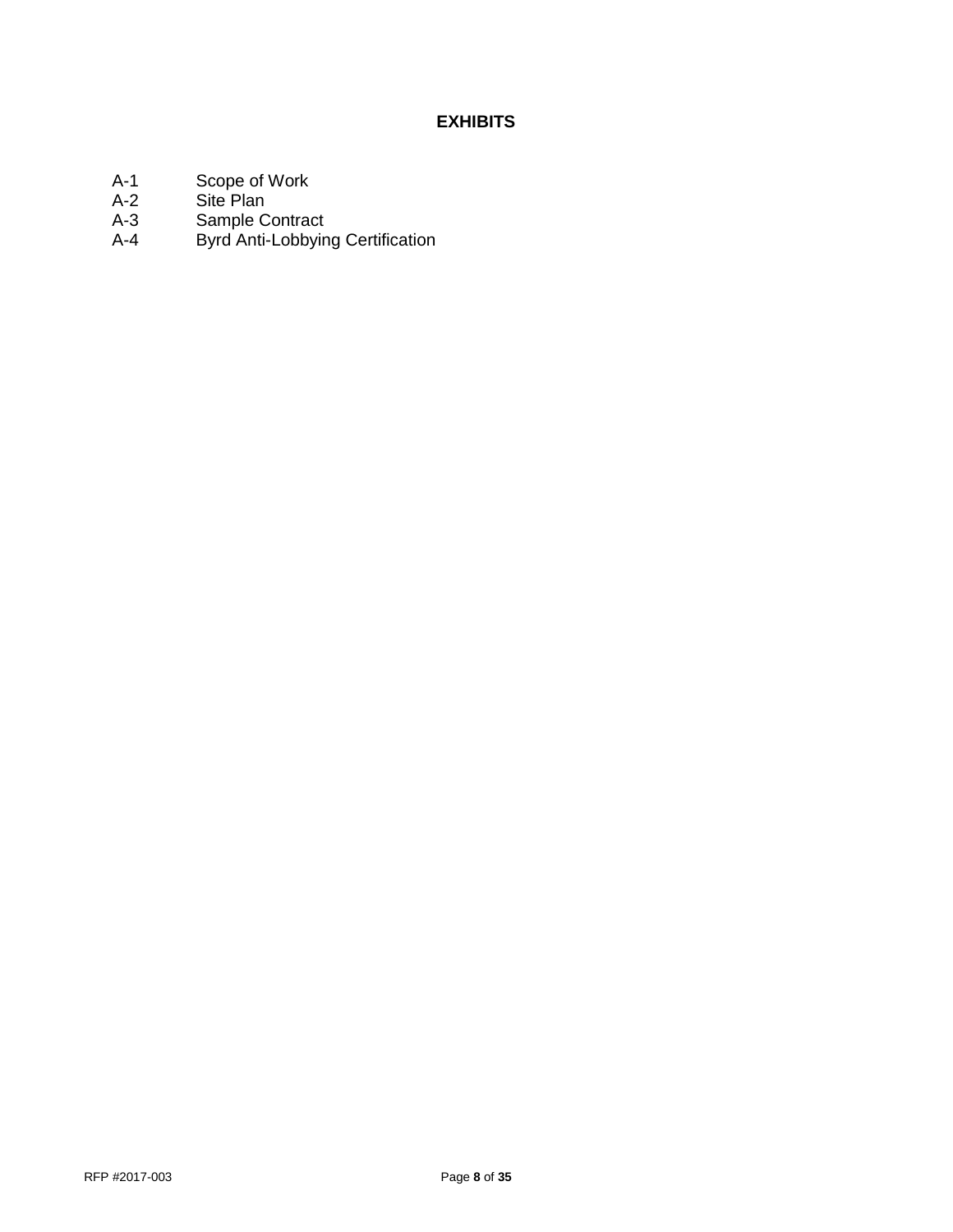# **EXHIBIT A-1**

# **Modular Relocation & Site Development Project**

# **Scope ofWork**

### **General conditions**

- This is a project that must conform to Davis-Bacon Act and is a "prevailing wage" project
- All work on this project is to meet all San Diego city building and fire codes that are applicable.
- Work site is to be cleared at the end of each day of all trash, debris, tools, equipment that could "walk away"
- All material deliveries are to be coordinated by the contractor and material left on site is at the contractor's responsibility
- Contractor is to maintain a safe work environment and all accidents are to be brought to NHA's attention immediately
- Contractor is to provide evidence of separate payment and performance bonds in the amount of the project
- Work area is to be designated by fencing a perimeter to prevent children, strangers, NHA employees from inadvertently entering the work area

# **Pre-Construction**

- Design services
- Engineering and Drawings for city review
- City permits- **Bids are to include allowance for all permits, inspections and**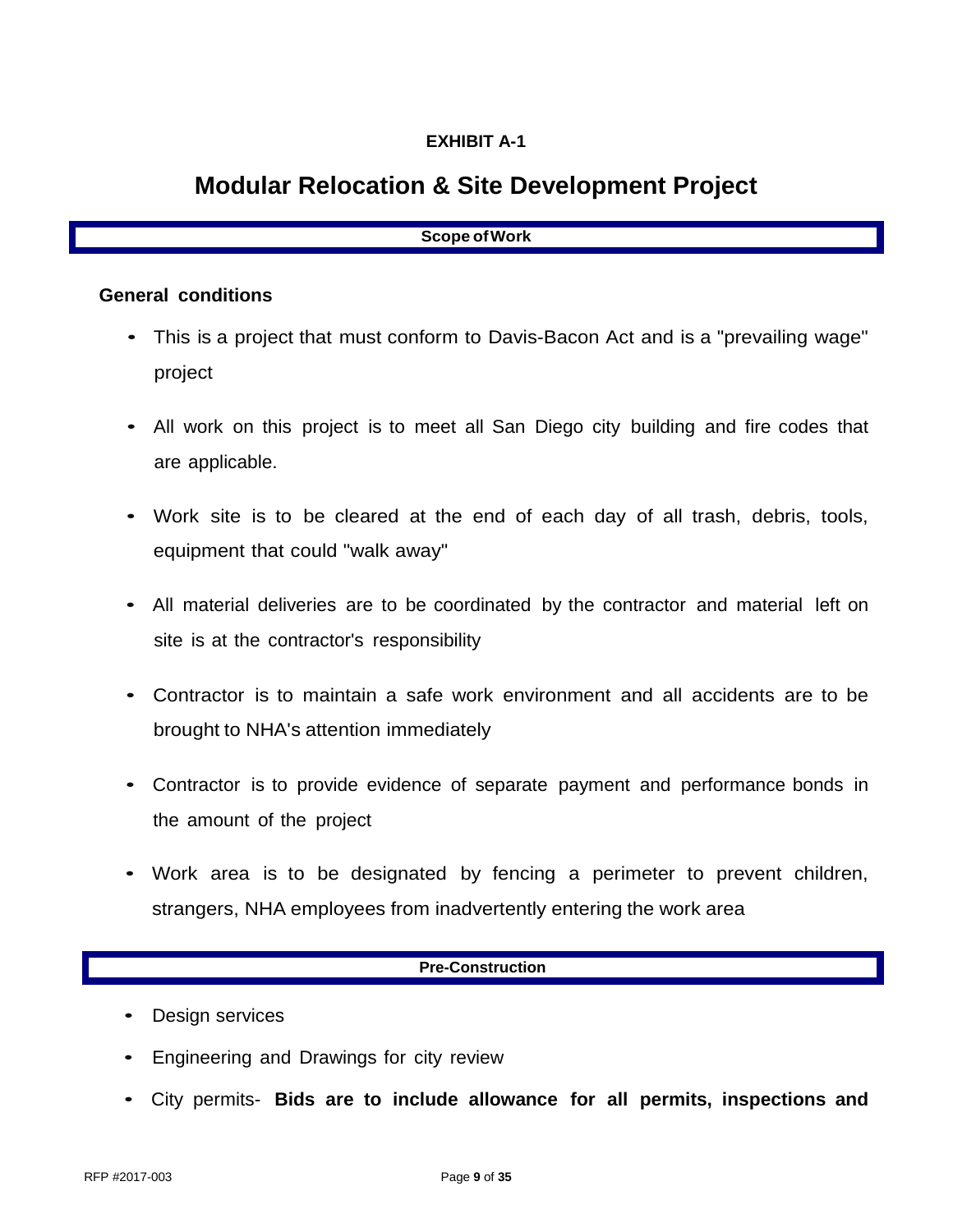### **connection fees.**

- Perimeter fencing, office trailer on site, temporary toilets
- Environmental fencing, barriers, considerations
- Temporary electrical service
- Temporary water service
- Temporary trash service

#### **Site Preparation**

- Grading of two lots
- Removal of excess dirt
- Layout foundation for trailers for orientation of trailers on lot with caulk lines
- Evacuate dirt for ground level foundation, remove from site
- Establish slope of site away from trailer
- Provide and install sewer connections per drawings
- Provide and install site drainage system to prevent discharge into storm water system
- Provide underground services for trailers
	- o Electrical
	- o Sewer
	- o Phones
	- o Water
	- o Recycled water for landscaping

### **Construction tasks-** foundation & utilities

- Rough in concrete forms for ground level foundation and piers as required
- Run utility services through wall of concrete forms, if required
- Rough in sewer lines for trailer service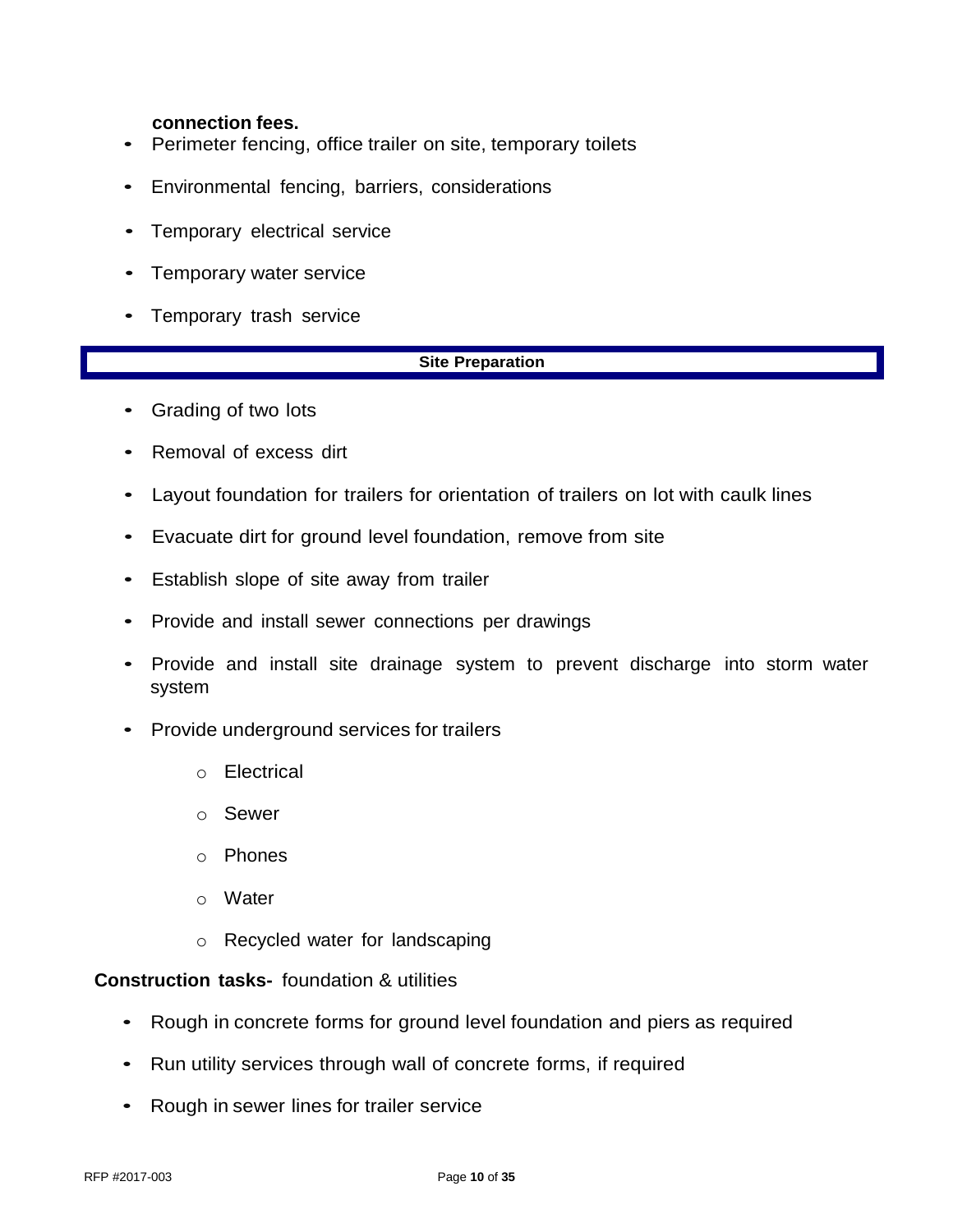- Provide and construct concrete foundation for trailers
- Provide and construct ground level concrete foundation for 10' X 12' shed and enclosed trash bin area for two rolling 3-yard bins
- Remove concrete forms for foundation, back-fill and pack to meet city building codes
- Transfer four 12ft. X 60ft. DSA Trailers from: 112485 Highway 67, Pad 4, Lakeside, CA 92040. To: 4110 41st Street, San Diego, CA 92104
- Set trailers onto ground level foundation, secure to foundation and weld trailer frames onto one unit
- Level all trailer sections to be level and true per industry standard

# **Construction tasks-** trailers

- Trailers are to be re-configured from two classrooms to four classrooms, see configurations attached.
- Align interior walls, ceiling grid, floor level, roof structure and roof material at trailer seams. Seal roof and trailers seams to provide water-proof environment.
- Provide and connect electrical service to existing electrical panel
- Provide and install water sprinkler system, if required by San Diego city codes
- Provide and connect local fire alarm system to fire alarm panel. Must meet current San Diego fire codes for pull stations, strobe lights, audial alarm, etc.
- Install any counters, cabinets or furniture that had to be displaced for removal of trailers from previous site
- Provide and run new electrical conduit to service trailer requirements
- Provide and install all sewer connections for toilets, sinks, kitchen appliances and sink
- Provide and install all water connections for toilets, sinks, outside water faucets, kitchen appliances and sink
- Provide and install water connections in shed for outside fountain and misting system under shade structure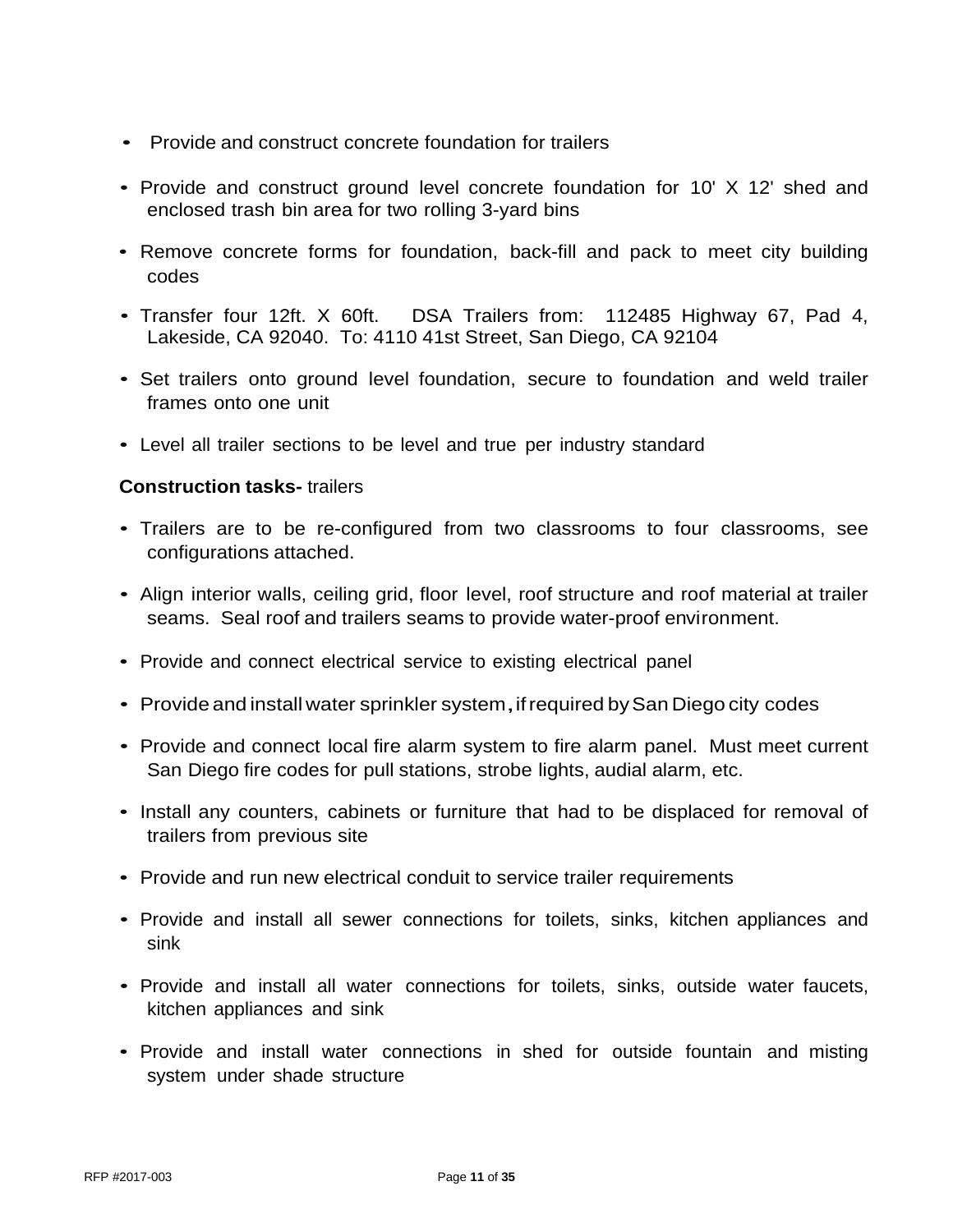- Provide and connect phone and data service to communication board.
- Ensure new phone lines are run for the offices, kitchen and classrooms
- Install new flooring for classrooms, kitchen, bathrooms, hallways and offices
- Provide and install new gutters and downspouts on unit. Water is to flow into sewer system for trailer

### **Construction tasks-** hardscape

- Provide and install concrete walkway around trailer unit for traffic flow to and from classrooms
- Provide and install concrete curbing as required for site plans to meet ADA, parking, landscaping, and water drainage control, etc.
- Provide and install asphalt surfacing as required for site plans
- Provide and accomplish all required signage, striping, markings for ADA compliance and parking of cars
- Provide, assemble and install one 10' X 12' wooden shed for storage, must have 4' swing door at ground level
- Provide and construct an enclosed trash bin area to contain a 3-yard bin for trash and a 3 yard bin for recyclables. Should have two swinging gates constructed of chain-linked fencing with locking hardware
- Provide and paint exterior of trailer and trim, colors TBD
- Contractor is to perform a final walk through with Neighborhood House representatives for "punch-list" development that is to be completed prior to project completion
- Contractor is to provide signed city permits and "Evidence of Occupancy" by the San Diego city building inspectors
- Contractor is to provide "AS BUILT" drawings at the conclusion of the project.
- **Bid to include an allowance of \$80,000 for playground development.**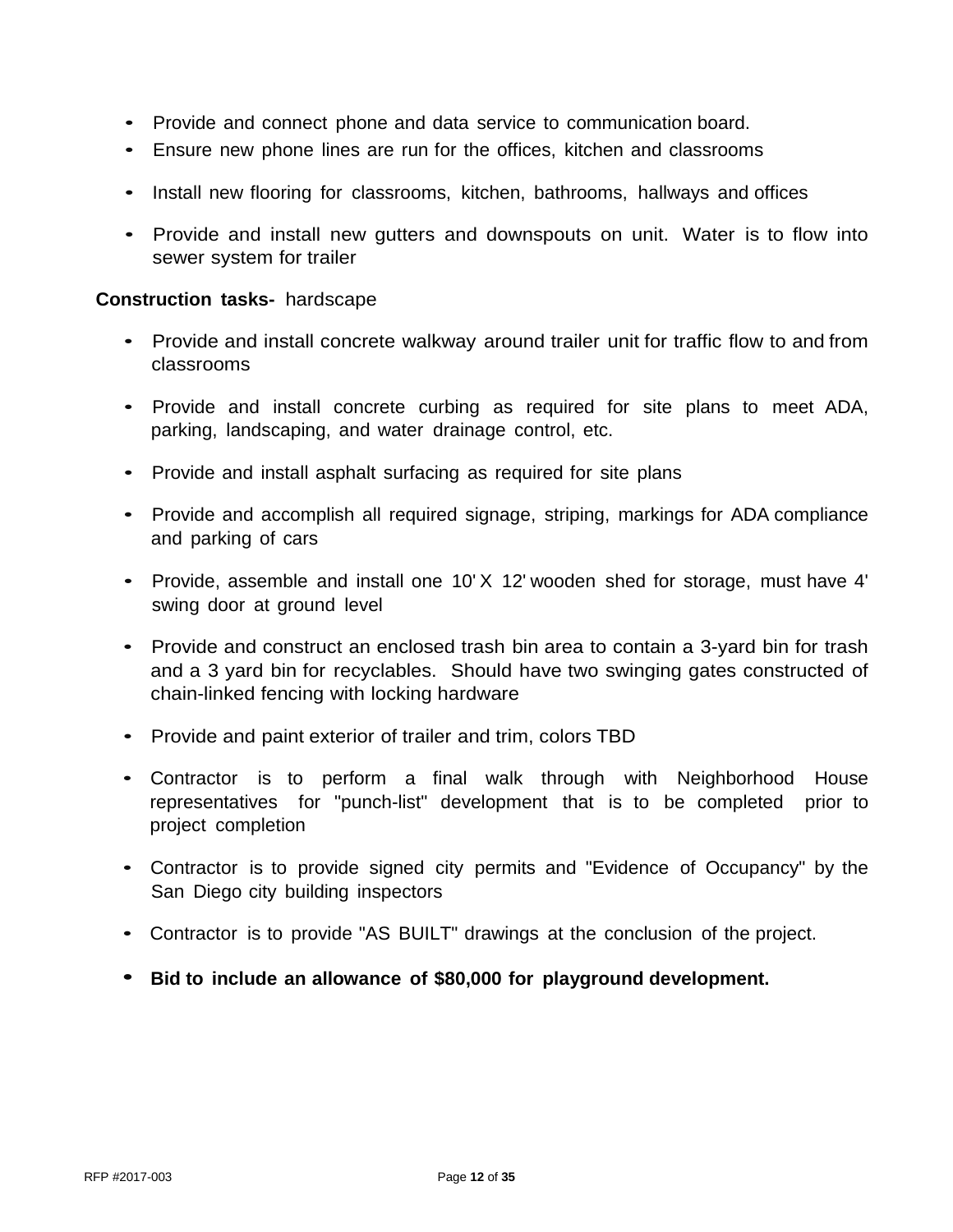

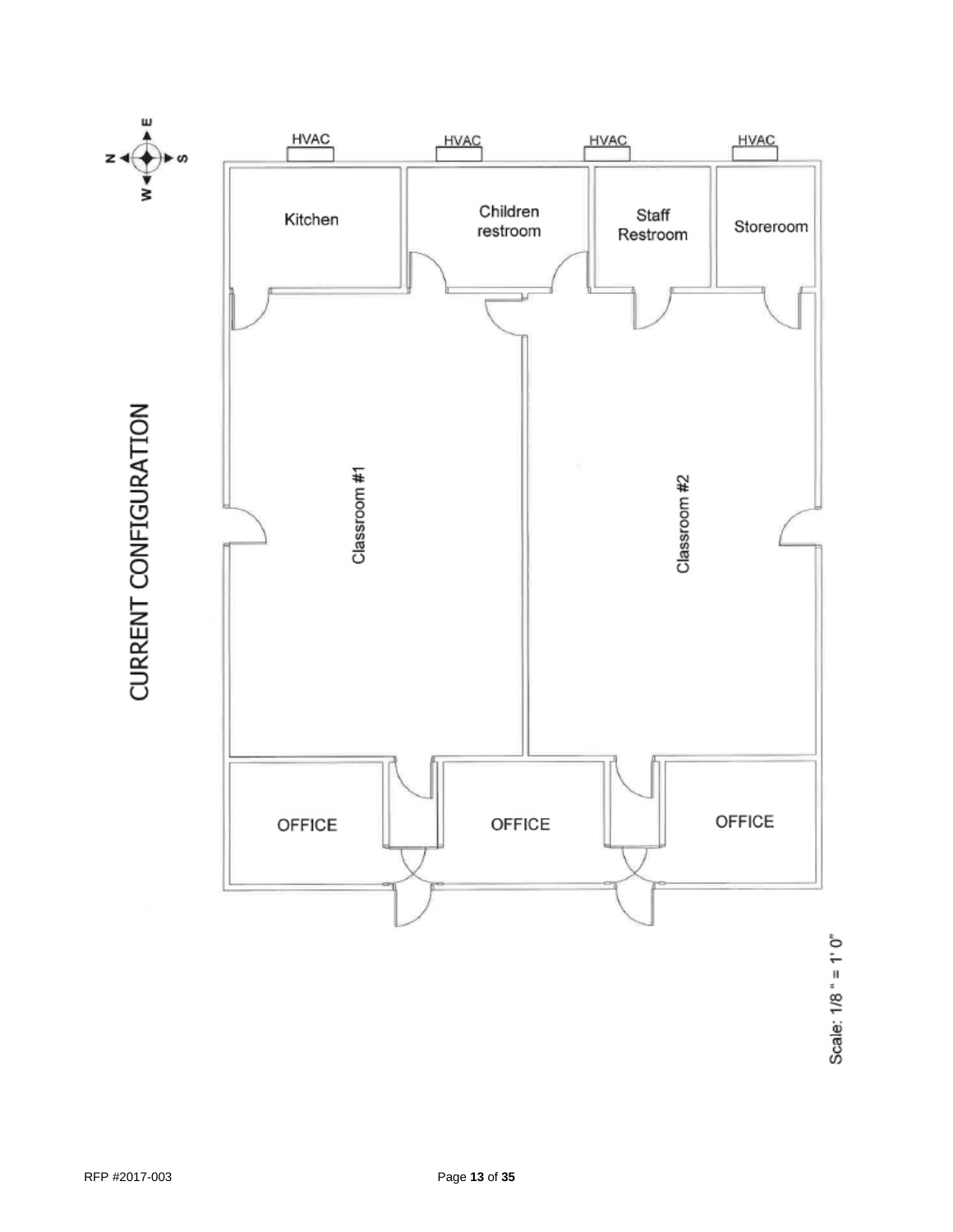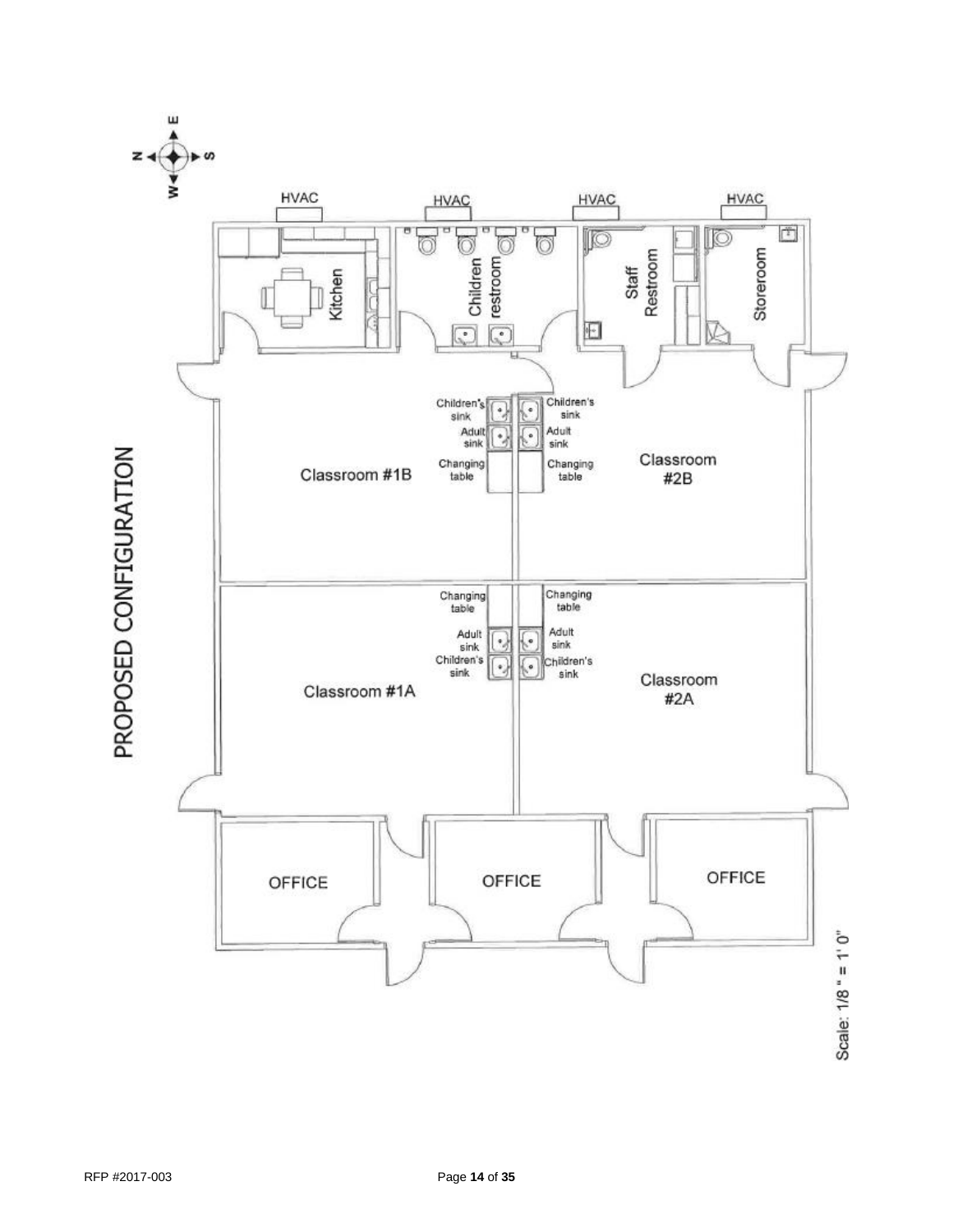**EXHIBIT A-2 Site Plan**

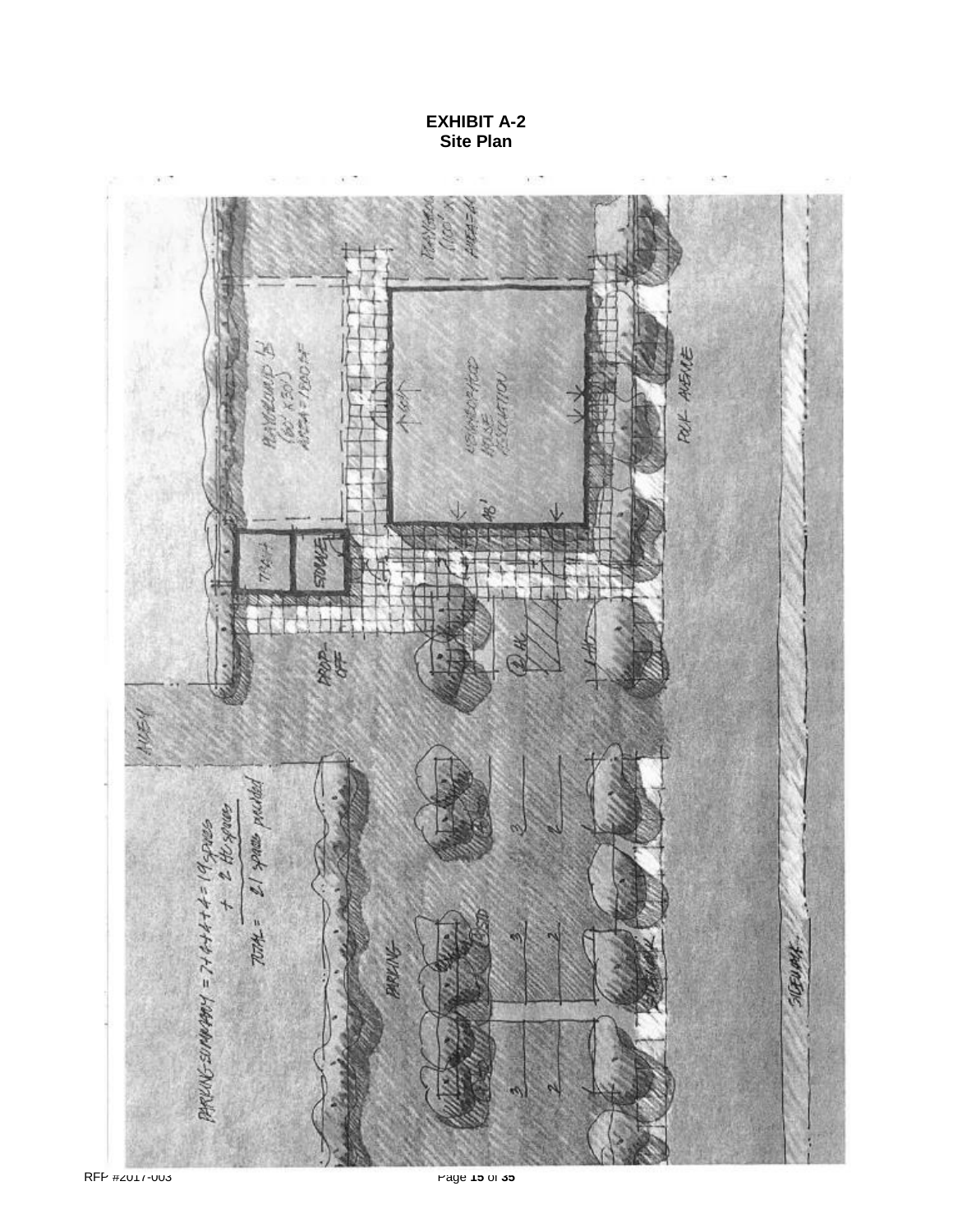

**President and CEO** Rudolph A. Johnson, III

# EXHIBIT A-3

#### SAMPLE CONTRACT FOR MODULAR RELOCATION between

# THE NEIGHBORHOOD HOUSE ASSOCIATION

and

Vendor Name

Contract No. 17-00xxxx-CR

This Contract for Construction (the "Contract") is entered into effective Date, by and between The Neighborhood House Association (NHA), a California non-profit public benefit corporation with primary offices located at 5660 Copley Drive, San Diego, California 92111 ("Corporation") and Vendor Name a California corporation (Vendor corporate number), with its primary office located at Vendor Address ("Contractor").

# *RECITALS*

**WHEREAS,** Corporation is contracted through various governmental agencies, including the United States Department of Agriculture (USDA), Federal Department of Health & Human Services ("HHS") and the California Department of Education (CDE) to provide food, beverage and nutrition services to seniors and children residing in communities located throughout San Diego County;

**WHEREAS,** Corporation desires to procure the services of a qualified construction firm to complete the work referenced in the document entitled "Scope of Work", which is attached hereto as **EXHIBIT "A"** and incorporated herein by this reference;

**WHEREAS**, Contractor has experience in the construction required for such improvements, has submitted its proposal to complete the "Work", defined below, and was awarded the Contract by Corporation.

**NOW THEREFORE**, in consideration of the mutual covenants and conditions herein, which by this reference shall include the foregoing Recitals, the parties agree as follows:

**SECTION 1. SCOPE OF WORK.** Contractor agrees to provide all necessary procurement, excavation, demolition, layout, installation of appurtenances and accessories required to complete all tasks referenced in the document attached hereto as **EXHIBIT "A"** (hereinafter the "Project" or "Scope of Work"), which is incorporated herein by this reference. In the event of any conflict between the terms and conditions of this Contract and any documents incorporated into it by reference, this Contract shall prevail.

**Chairperson** Judith A. Wenker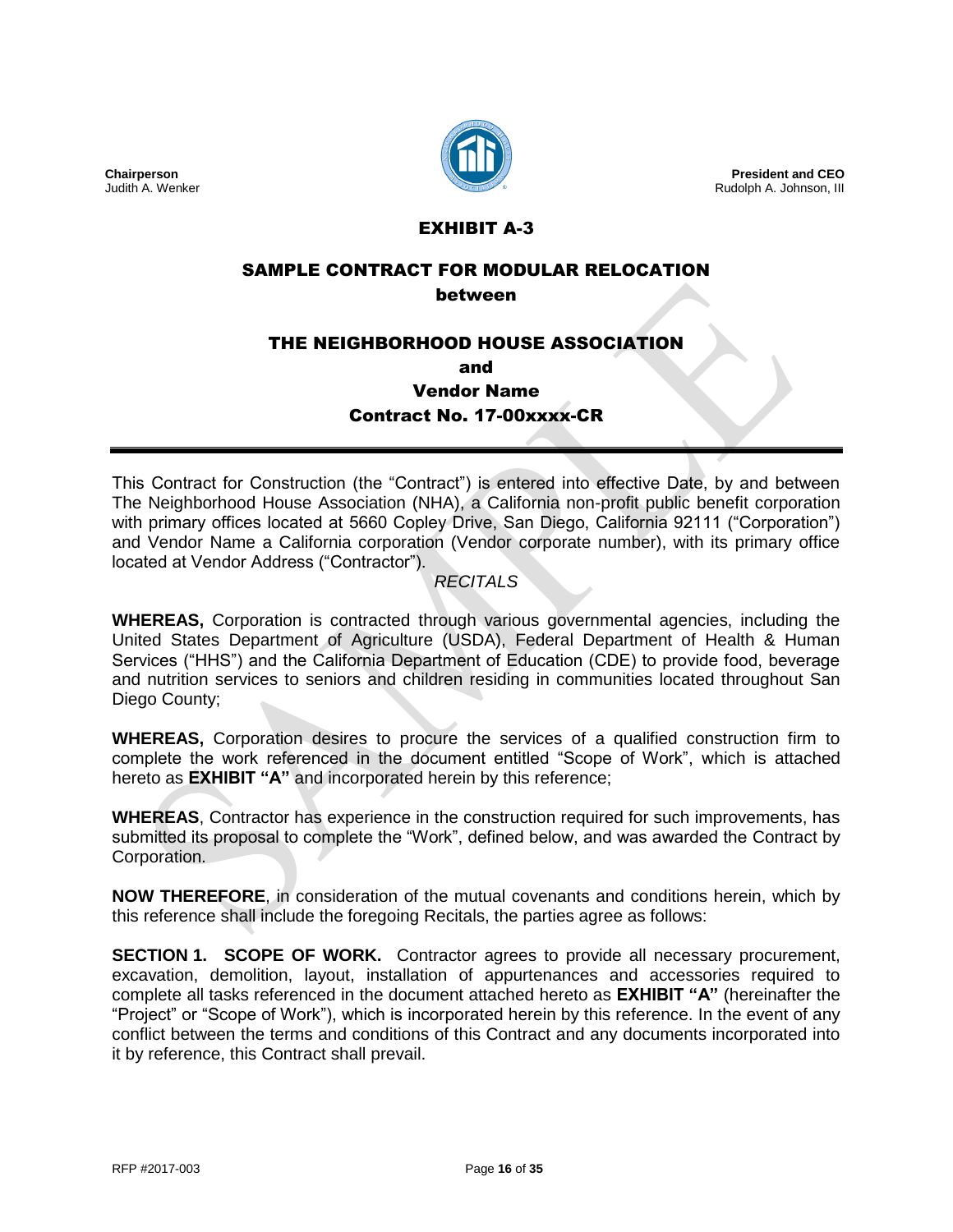*The Project shall be completed in accordance with the specifications, terms and conditions set forth in this Contract, as follows:*

**1.1 Project Design/Build Drawings**. Contractor's Work shall include, but not be limited to the following standards:

1.1.1 Contractor shall design, construct, and deliver the best possible Project in accordance with the time, monetary and quality parameters set forth in this Contract and, to the extent applicable, comply with each of the following:

(a) Construct the Project on time and within the "MCC", referenced in Section 4.1 below, working closely with Corporation's Project Manager, referenced in Section 5.2 below, throughout the Project;

(b) Perform all construction on the Project utilizing contractors appropriately licensed by the California Contractors State License Board;

(c) To the extent applicable, take all reasonable steps during the course of construction of the Project so as not to interfere with the existing operations at the Project location;

(d) Take all necessary precautions not to interfere with pedestrian and vehicular access or Project site safety; and, to the extent applicable, install safety fencing as required to keep pedestrians and Contractor's staff out of Contractor's work area(s);

(e) Control dust, odors and noise in accordance with the provisions of the Standard Specifications for Public Works Construction and this Contract;

(f) Provide security to protect visitors and employees from danger at or in the Project site; &

(g) Use reasonable care to avoid damaging existing structures and equipment adjacent to the Project site and replace or repair any damaged property.

1.1.2 Permit(s) may be required to load/unload products from the street and will be the responsibility of the Contractor, including its installer(s), to schedule, pay, obtain and keep valid for the time of installation, until Corporation's acceptance of the Project.

1.1.3 Work scope shall include all required permits, drawings for approval, inspections required by city, county or state departments or required approvals of agencies.

1.1.4 Contractor shall provide administration, supervision and coordination of all services.

1.1.5 Contractor shall review construction documents with governmental authorities having jurisdiction over the Project, if required.

1.1.6 Contractor shall notify the Corporation, in writing and within five (5) days, whenever Contractor reasonably believes that the cost of the Project is likely to exceed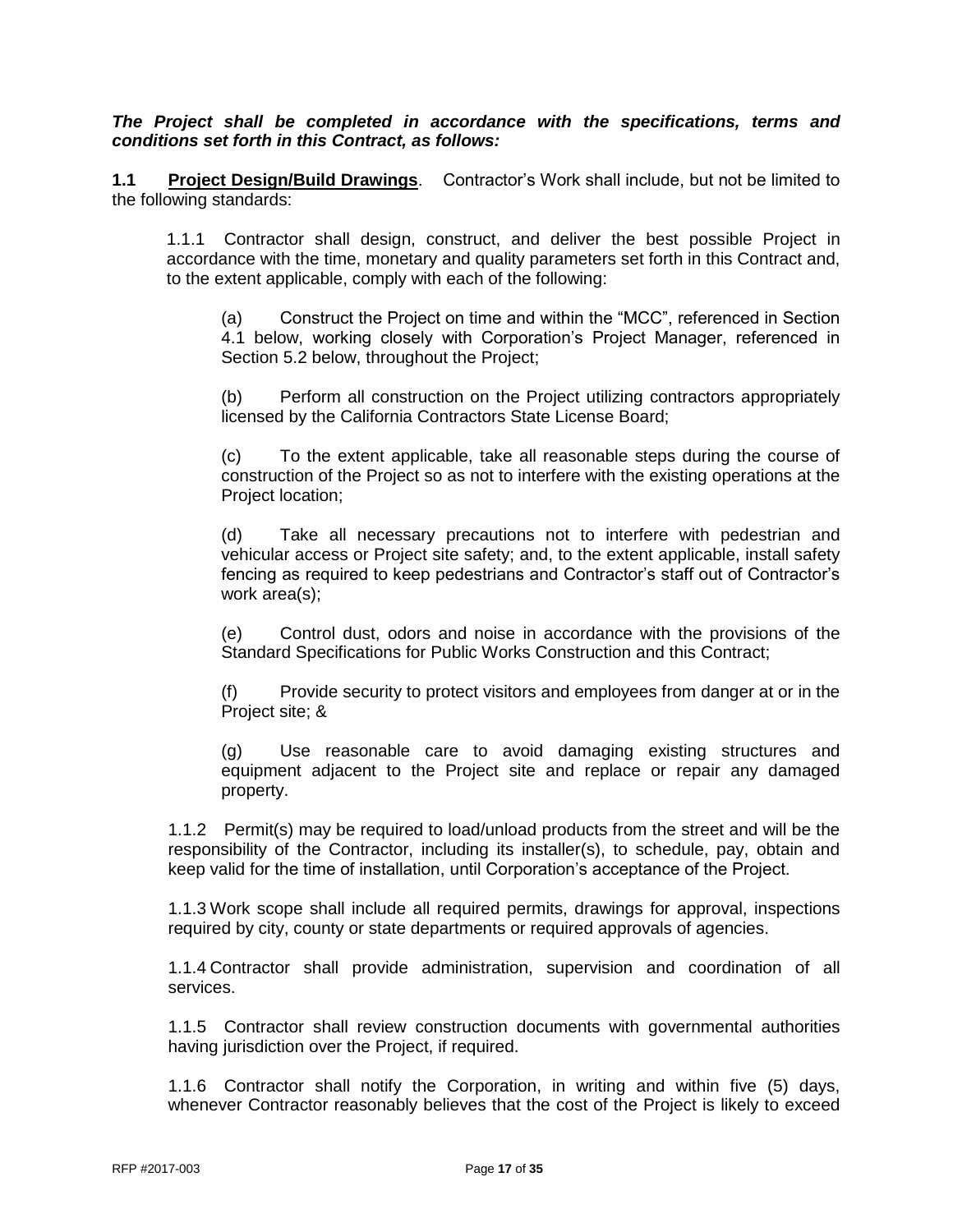the MCC and include in said notice:

(a) An itemized cost breakdown estimate; and

(b) A list of recommended revisions which Contractor believes would bring Project within the MCC.

Contractor agrees to assist Corporation in reviewing the itemized cost breakdown and recommend revisions so that Corporation can revise the scope of the Project so that the MCC is not exceeded.

1.1.7 Contractor shall clean up and remove all construction related debris at the end of each day (shift). Contractor shall provide a thorough sweeping (and to the extent applicable, a wash down) of the entire Project construction site at the end of each workweek.

1.1.8 Contractor shall provide hoisting for construction materials and debris if necessary.

1.1.9 Contractor shall provide protection from rain leaks throughout the work site during the construction process.

1.1.10 Contractor is to obtain all required city permits for all work to be accomplished at the Center.

1.1.11 Contractor is to comply with prevailing wages in the area.

1.1.12 Contractor shall dispose of all demolished or removed material according to city, state and federal regulations.

1.1.13 Contractor shall notify the Corporation, in writing and within five (5) days, in the event Contractor, or any of its subcontractors or personnel performing the Work, files or records any liens, including but not limited to mechanic liens, against the Center.

**1.2 Contractor Submittals**. Contractor agrees to provide and deliver to Corporation the following items, if applicable to the Project:

1.2.1 Product Data: Contractor shall submit within twenty (20) business days after receipt of "Notice of Award" complete sets of the material and equipment submittals, including:

(a) Project material and equipment information disclosing manufacturer and manufacturer's representative's name(s), business address(es), phone number and address for warranty work or questions.

(b) Plan view drawings and/or three-dimensional (3D) renderings which shall include, if applicable, all model numbers, descriptive labels (including component names) and notations of compliance with the above guidelines.

(c) Detailed component list with model numbers and catalog descriptions.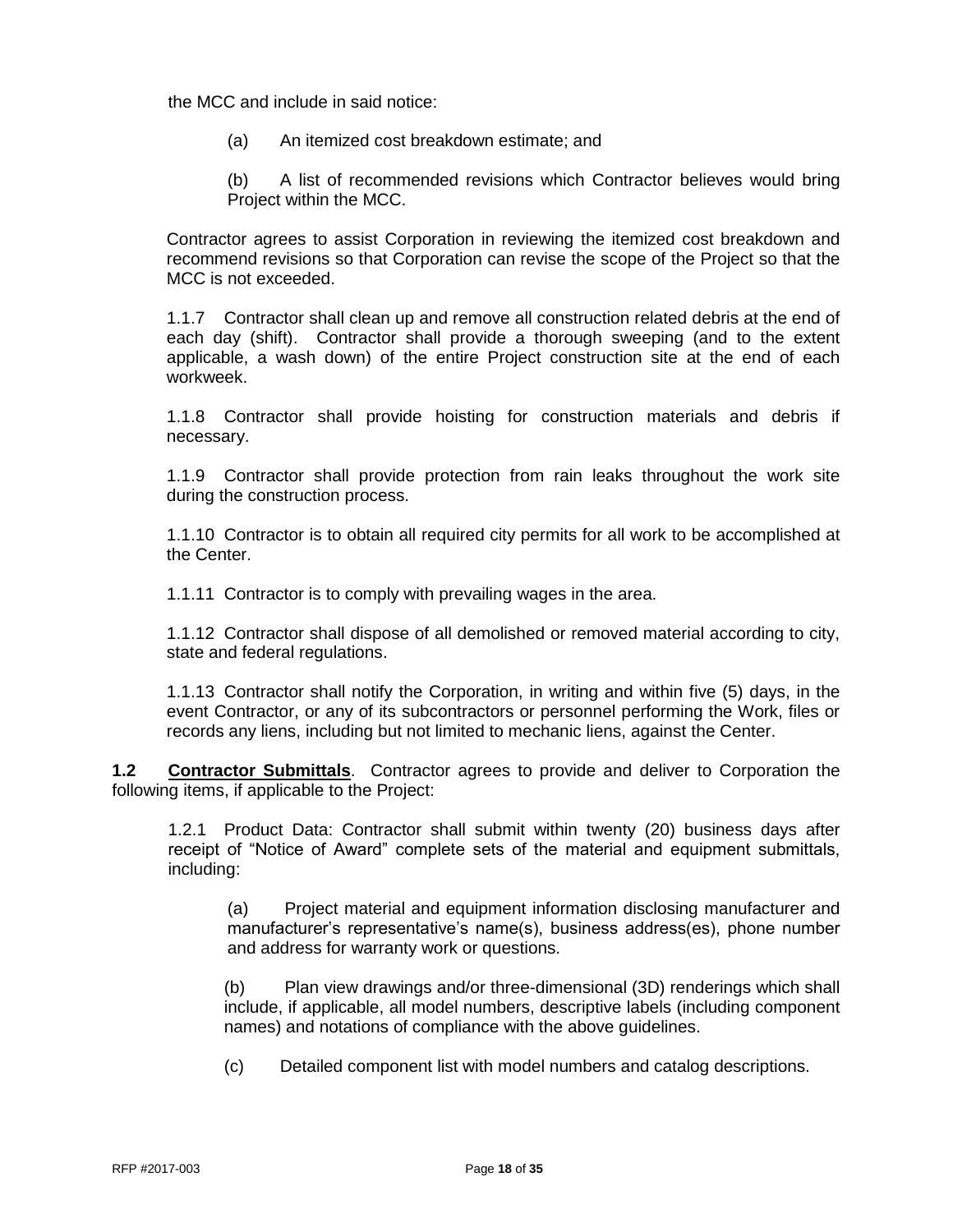(d) Written material specifications for all components to be furnished by Contractor.

(e) Copy of manufacturer's warranty, in certificate format, if any.

1.2.2 Corporation's Notice to Proceed shall be the Contractor's authorization to order the required material and equipment. There will be no deviation from the approved submittals without written authorization from the Corporation's Project Manager.

**1.3 Project Products**. Contractor agrees the Project shall comply with the following:

1.3.1 Products: The Scope of Work is based upon equipment and measurements from the Contractor and or their representative(s). All dimensions, surrounding obstructions, etc. shall be the responsibility of the Contractor and its representative(s) to take into consideration during completion of the Project, including the designing and setting of materials and equipment.

1.3.2 Modifications: Any expense of modification, adjustment or revision required to ensure compliance of furnished equipment to specified equipment and landscape design shall be the sole expense and responsibility of the Contractor.

# **SECTION 2. MATERIALS.**

**2.1** Contractor must have all materials available prior to beginning the Work. DELIVERY INSTRUCTIONS MUST BE COORDINATED WITH CORPORATION'S PROJECT MANAGER PRIOR TO ANY ON-SITE DELIVERIES TO THE CENTER. All on-site storage/delivery sites must be approved by the Corporation in writing. Where a specific manufacturer, trade name or material is specified or indicated, it is to establish a standard of quality and shall not be construed as limiting competition. If the Contractor desires to use a manufacturer, trade name or material other than specified, it shall request approval of such substitution in writing to the Corporation's Project Manager, not later than five (5) days prior to delivery of such materials. Items found acceptable will be approved by a duly authorized addendum issued by the Corporation. The Corporation reserves the right to reject or accept substituted materials submitted at its sole discretion.

# **SECTION 3. TIME OF PERFORMANCE.**

**3.1 Work Schedule**. Prior to commencing the Work, Contractor shall prepare, for Corporation's approval, a schedule for the completion of the Work ("Work Schedule") which shall have incorporated all major milestones for the work to be performed, commencement of work, sequence of work, days scheduled to be on the Project site, Substantial Completion and Final Completion. Contractor shall identify and incorporate in the Work Schedule, all operational impacts involving interruptions of building systems or interference with events occurring in the building or vicinity.

**3.2 Commencement/Completion**. *TIME IS OF THE ESSENCE* with respect to all provisions of this Contract that specify a time for performance. The parties acknowledge and agree that any unreasonable delay in the completion of the Project shall constitute a material breach of this Contract. Contractor shall commence performance of the Work within twenty-four (24) hours of the Corporation's issuance of a written Notice to Proceed, or Letter of Intent. Contractor shall complete the Work no later than **end date.**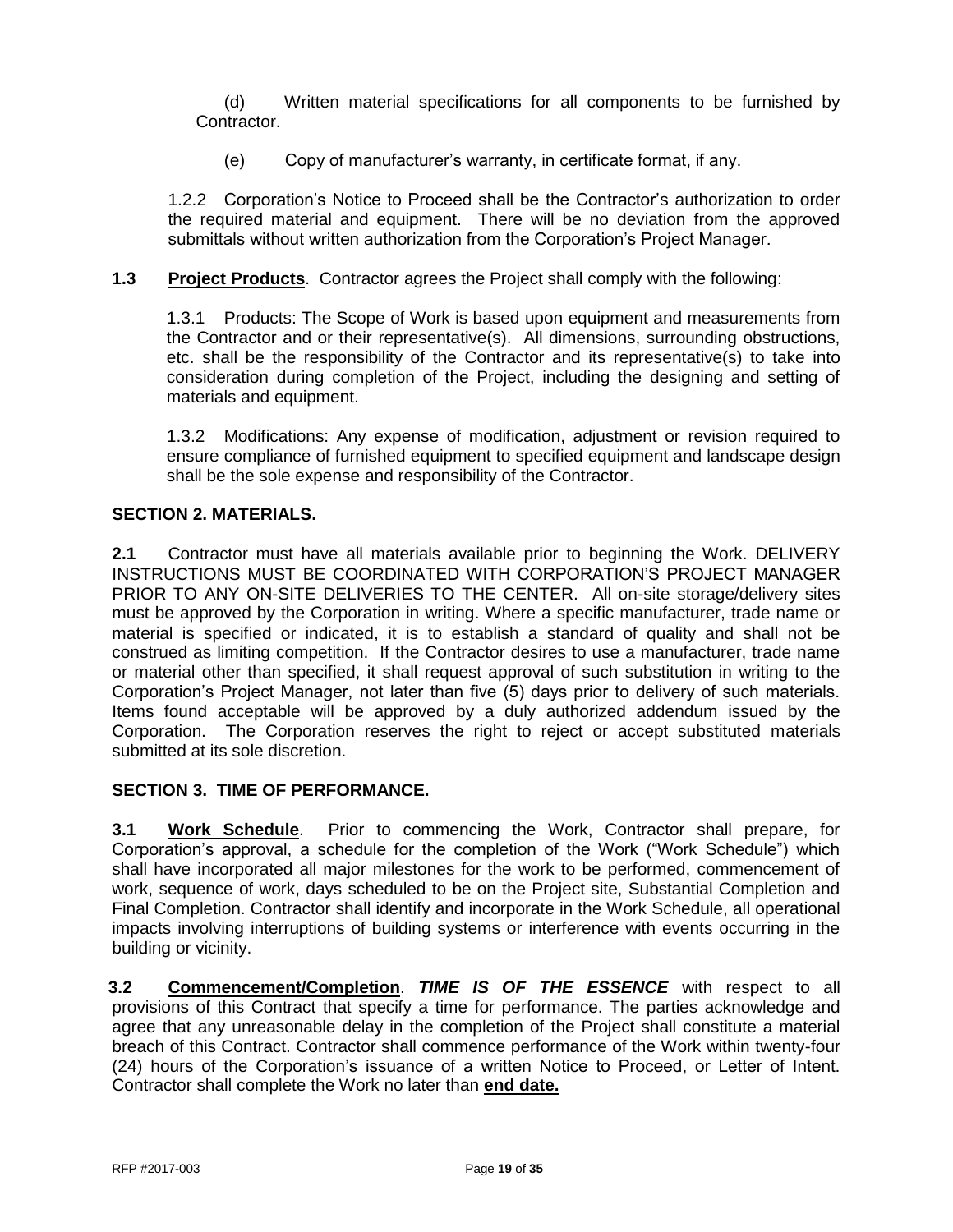**3.3 Work Hours Available for Construction**. Contractor shall perform the Work Monday through Saturday, within the hours of 8:00 am to 6:00 pm, unless otherwise approved by the Corporation's Project Manager in writing.

# **SECTION 4. COMPENSATION AND PAYMENT.**

**4.1 Maximum Contract Cost**. The maximum compensation payable to Contractor pursuant to this Contract shall not exceed *XXXX Dollars (\$xxxx.xx)* ("Maximum Contract Cost" or "MCC"). The MCC includes all fees and costs, including those for inspection, labor, materials, goods and equipment used to perform the Work.

**4.2 Contractor Guarantee**. Contractor guarantees that it can perform the Work and complete the Work within the MCC and understands that the Corporation shall have no obligation or liability to compensate Contractor for any additional cost above the MCC that may be required to complete the Work as required by this Contract, except as provided herein.

**4.3 Change Orders**. In the event the Corporation determines to change the Scope of Work to either add or subtract work to be performed by Contractor (or the materials to be provided for the Work), Contractor shall prepare a Change Order setting forth in detail the changes to the Scope of Work, the cost associated with the changes, and the amount by which the MCC will decrease or increase. Corporation shall have the right to approve or disapprove the Change Order.

# **4.4 Method of Payment**.

4.4.1 **Initial Deliverables**. Within ten (10) business days following full execution of this Contract, Contractor shall submit to Corporation's Project Manager, documentation evidencing Contractor's compliance with the insurance obligations referenced herein.

4.4.2 Contractor and Corporation acknowledge and agree that Corporation shall not be obligated to furnish any payment(s) to Contractor until the Project is satisfactorily completed by Contractor; at which time, Corporation agrees to pay Contractor an amount not to exceed ninety percent (90%) of the MCC, following receipt, and subsequent approval, of Contractor's invoice(s). The remaining ten percent (10%) of the MCC (the "Retention") shall not become due and payable to Contractor until the prerequisites for final payment, referenced in Section 4.6 below, are satisfied by Contractor and Corporation, respectively. Corporation agrees that its final inspection of the Project shall not be unreasonably withheld. **Contractor shall submit its invoice(s) for Payment using a format acceptable to the Corporation that includes each the following:**

(a) Detailed statement of the Work covered by the billing and percentage of work completed to date;

(b) Detailed statement of the amount being billed, less a deduction of the Retention;

(c) **The Purchase Order Number(s) (referenced in the Notice to Proceed Letter authorizing Contractor to begin the Project)**; the amount of the original MCC; all change orders separately identified by number and amount; the total amount billed to date (including the current billing); and the percentage of the MCC billed to date (including the current billing);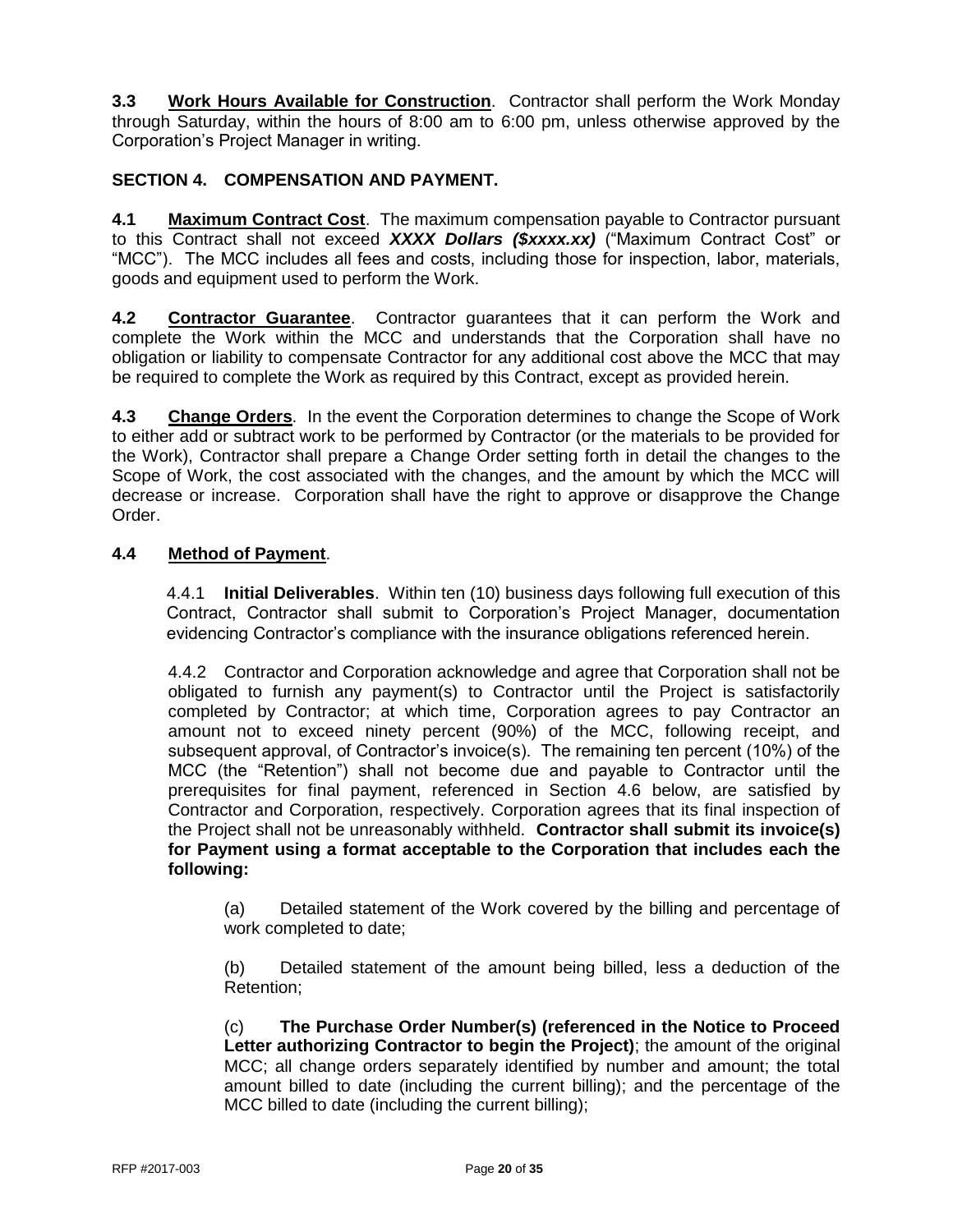Contractor shall submit duplicate invoices to:

### **The Neighborhood House Association Attn: Director, Facilities and Support Services 5660 Copley Drive, San Diego, California 92111**

In the event of a disputed invoice, the Parties agree to work in good faith to resolve any discrepancies.

(d) Weekly copies of payrolls for Contractor, and any subcontractors performing Work on Contractors' behalf hereunder. Each weekly payroll submission must be accompanied by a "Statement of Compliance." All payroll submissions shall be complete and contain the correct information required, which includes specifying the classification(s) for each employee working on the Project and their labor classification, as defined by the Secretary of Labor. Partial Social Security Numbers and omission of home addresses are recommended for security of personal information. Each laborer or mechanic must be paid in full for the weekly wages earned. Each laborer or mechanic must not be paid less than the applicable prevailing wage rates and fringe benefits. This information may be faxed or mailed to NHA's Project Manager.

**4.5 Disallowed Costs and Withheld Payments**. Corporation shall have the right to disallow any costs that are improperly or incorrectly billed, or exceed the payment schedule. Corporation shall have the right to withhold payments owed Contractor, such amounts as in its judgment may be necessary to cover:

4.5.1 Valid claims for payment for labor or materials furnished by third parties for the Work;

4.5.2 Correction of defective work which Contractor has failed to correct; and/or

4.5.3 Costs associated with completing the Work when it reasonably appears that the unexpended funds for the Work are insufficient to cover the cost of completion.

When the cause for withholding the funds has been addressed to the Corporation's satisfaction, the withheld funds shall be paid to Contractor.

**4.6 Pre-requisites to Final Payment**. Corporation shall pay Contractor the Retention when Contractor has achieved Final Completion of the Work and:

4.6.1 The Corporation has inspected and accepted the Work, as described in Section 5.7 below;

4.6.2 Contractor has submitted to Corporation all required written guarantees, including but not limited to documentation evidencing to the Corporation that all of Contractor's subcontractors and agents utilized in connection with the Project have been fully paid, and accordingly, that any recorded mechanics liens filed against the Center, or such other real property connected with the Corporation, have validly been recorded as released;

4.6.3 Contractor has prepared and submitted to Corporation a statement executed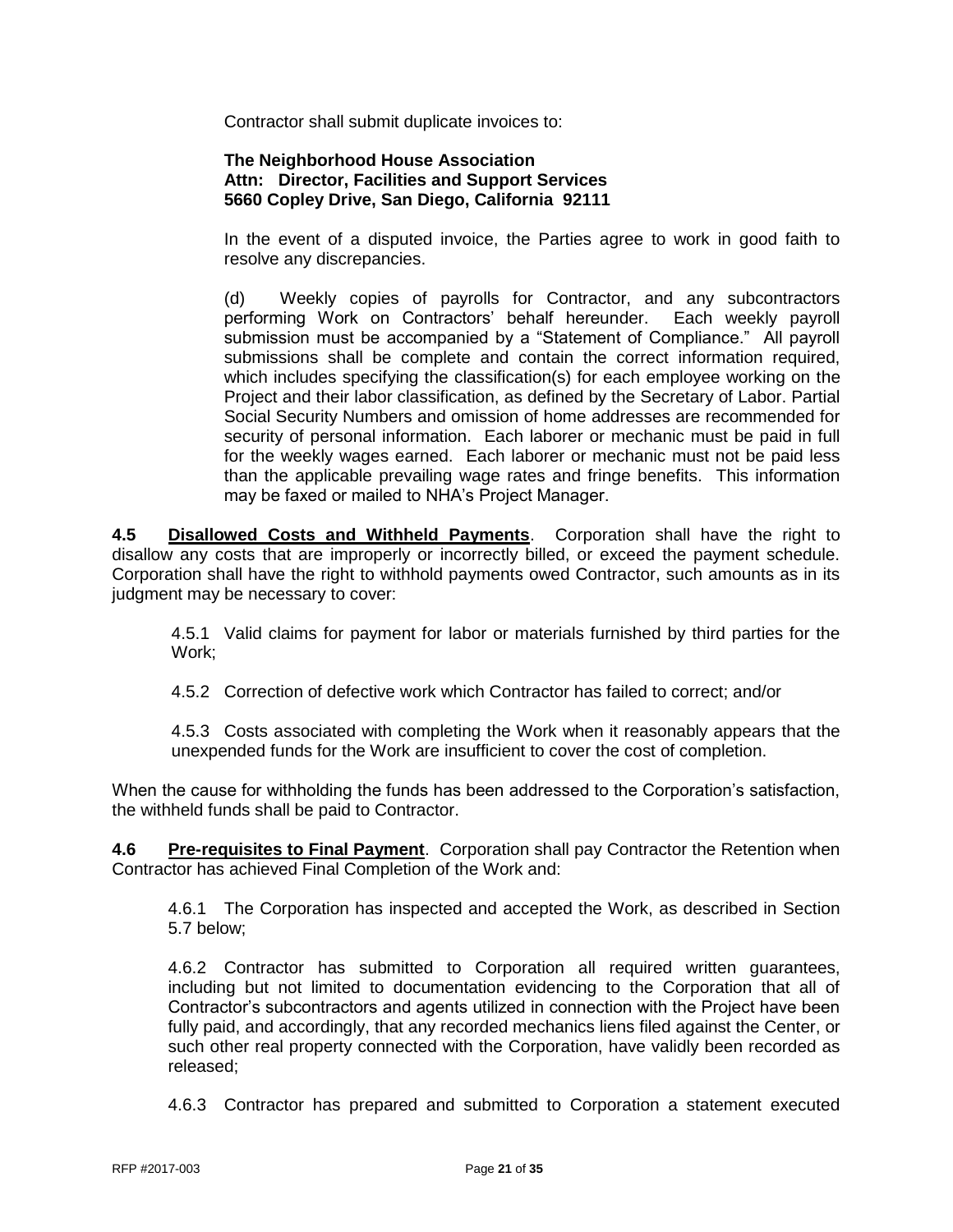under penalty of perjury, stating that: (a) Contractor has fully paid all persons performing labor or other Work on the Project, including all firms supplying the materials, and all subcontractors providing labor and/or materials for the Work; and (b) that there are no unpaid bills for either labor or materials, except specific disputed items or claims (which must be set forth in the statement). Contractor's obligation under this provision shall survive the termination or expiration of this Contract;

4.6.4 Notice of Completion of Work has been filed.

# **SECTION 5. GENERAL PERFORMANCE OBLIGATIONS OF CONTRACTOR.**

**5.1 General Standards; Site Examination**. All Work shall be performed as described in this Contract and in accordance with industry standards for the type of Work being performed. Contractor has satisfied itself as to the nature and location of the Work, the kind and type of equipment, facilities and materials needed to perform the Work, and all other matters, which may in any way, affect the Work. Contractor agrees that the MCC is based on its examination of the site and that it will make no claim for additional compensation if the conditions encountered differ from those anticipated by such examination.

**5.2 Project Managers**. The parties' respective designated representatives shall be the dayto-day contact persons during Contractor's performance of the Work. Contractor's Project Manager shall be the below signed employee of Contractor, or such other person Contractor designates in writing. Corporation's Project Manager shall be its **Director, Facilities and Support Services**. During the term of this Contract, Contractor agrees to consult with Corporation's Project Manager regarding the format of any final report(s) and deliverables and the adequacy of the Work performed by Contractor. All submittals required of Contractor shall be delivered to Corporation's Project Manager; however, Corporation's Project Manager (or its designee), may not (i) award, renew or terminate this Contract; (ii) agree to, or sign any modifications to the Contract; or (iii) obligate NHA for payment outside the scope of the Contract.

**5.3 Injury to Persons; Damage to the Center or Corporation's Equipment**. Contractor shall be solely liable for any death or bodily injury, or any damage to the Center, including the contents therein, or Corporation's Equipment, caused by Contractor, its agents and employees, in connection with performing the Work. Contractor shall, at its own expense, promptly cause any damage to be repaired and/or replace anything irreparably damaged.

**5.4 Shutdown of Building Systems.** Contractor shall identify any requirements for shutdown of building systems, including but not limited to the life safety system, within the Progress Schedule. Said shutdown of building systems must also be specifically approved by Corporation twenty-four (24) hours prior to such shutdowns.

**5.5 Regulations**. Before commencing the Work, Contractor shall procure all necessary building permits and comply with all the laws, ordinances, codes and regulations now or hereafter in effect promulgated by any Federal, State, or local governmental agency relating to the performance of Work herein. Contractor agrees to indemnify the Corporation from liability or penalty that might be imposed by reason of an asserted violation of such laws, ordinances, codes and regulations. Upon completion of the Work, Contractor shall submit to the Corporation original Certificates of Inspection and Acceptance.

Contractor shall obtain any required building permits. Contractor agrees to comply with all other laws, ordinances, codes and regulations now or hereafter in effect promulgated by any Federal,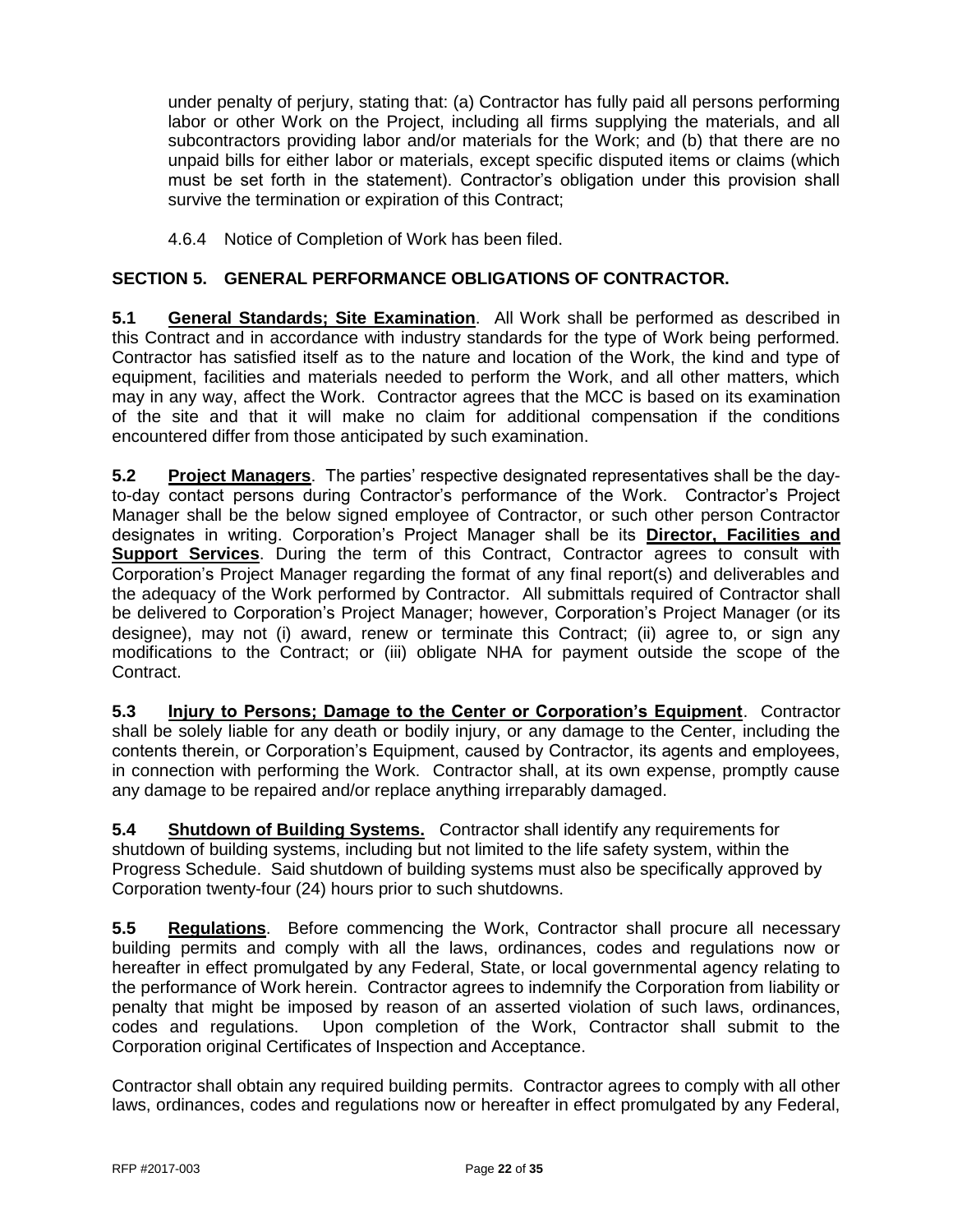California or local governmental agency relating to the performance of work herein.

**5.6 Safety**. Contractor agrees to protect its Work (in progress and completed) and be responsible under all circumstances for its condition until the Corporation's acceptance of the entire Project and to reasonably protect the Corporation's facility, property, employees and the public from damage or injury. Contractor shall abide by all standards of the Occupational Safety & Health Administration (OSHA) which are applicable to the Work being performed as well as all safety rules issued by the Corporation from time to time.

**5.7 Inspection and Acceptance**. The Corporation shall have access to and the right to inspect all material, equipment and work during the course of performance of the Work. Contractor shall replace, without charge, any material or correct any workmanship found by the Corporation not to conform to the requirements of this Contract unless the Corporation consents to accept such material or workmanship with an appropriate reduction in the price.

**5.8 Warranty/Guarantee**. For materials provided by Contractor, Contractor shall ensure that the equipment manufacturer(s) it selects warranty material and workmanship against defects, from the date of manufacturer's final invoice, for the period of time as follows:

5.8.1 LIMITED ONE (1) YEAR WARRANTY on all products furnished by Contractor for the Project against structural failure caused by defective materials or defective workmanship.

5.8.2 Repaired or replacement parts are only warranted for the balance of the original limited warranty.

5.8.3 Contractor shall guarantee installation workmanship for a period of one (1) year from the date of Substantial Completion of the Project. The Contractor shall be responsible for coordinating manufacturer material warranty items with the manufacturer/distributor and for the installation of replacement material(s) at no additional cost to Corporation.

5.8.4 If requested by Corporation's Project Manager, Contractor shall provide Corporation's Project Manager with a copy of Contractor's installation warranty on company letterhead and dated.

**5.9 Title to the Work.** The title to all Work accepted at the Center and all materials, for which Corporation has paid Contractor, shall be in Corporation. Title and risk of loss of all other materials, equipment and tools delivered to the site shall be and remain in Contractor.

**5.10 Electrical Power and Water**. To the extent applicable, Corporation agrees to use its best effort to provide Contractor with convenient access to electrical power and cold water required to perform the Work. The electrical outlets and water sources used by Contractor shall be those designated or approved by the Corporation.

**5.11 Site Supervision**. Contractor shall ensure that a superintendent is present and supervising Contractor's employees at all times while Work is being performed.

**5.12 Apprentices**. Apprentices of any crafts or trade may be employed and when required by California Labor Code, Article 3, Section 1777.5, provided they are properly indentured to the Contractor in full compliance with provisions of the stated Labor Code. The prime contractor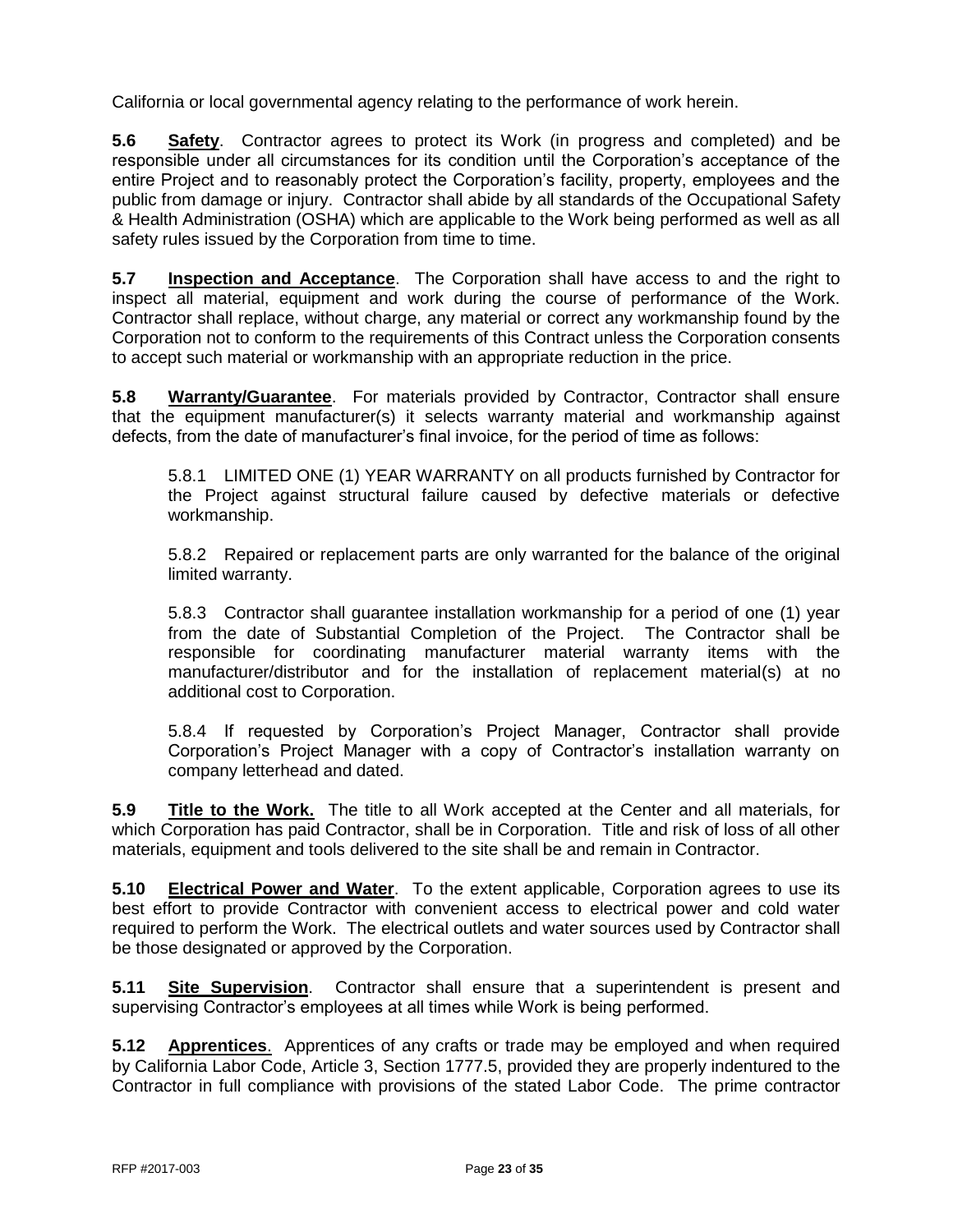shall bear the responsibility of compliance with Labor Code Section 1777.5 and for all apprenticeship occupations and agrees to comply with that section.

**5.13 Prevailing Wage Requirement**. Contractor shall comply and require all subcontractors to comply with the prevailing wage law of the State of California set forth in California Labor Code.

**5.14 Hours of Work**. It is Contractor's responsibility to be fully aware of and comply with State law pertaining to legal days worked as provided in California Labor Code, Article 3, §§ 1810, et seq. Hours and days may be adjusted as schedule of events allows and with adequate advance approval to the Corporation. The projected windows for work are: 8:00 AM until 6:00 PM, unless otherwise notified by Corporation's Project Manager.

**5.15 Employee Identification**. Contractor shall issue identification badges and/or uniforms that shall be worn by Contractor's employees when present in or around the Center. Contractor's employees shall maintain identification that, at a minimum, displays the employee's picture, name and Contractor's name. When performing the Work, all employees of Contractor shall wear uniforms that bear the company name and/or logo.

**5.16 Center Access**. Access to the Center and its surrounding premises shall be permitted only as directed by the Corporation's Project Manager. Contractor and its employees shall not have access to, nor shall they enter, certain areas of the Center designated as restricted.

**5.17 Equal Employment Opportunity**. Contractor shall not discriminate against any employee or applicant for employment on any basis prohibited by law. Contractor shall provide equal opportunity in all employment practices. In the event Contractor has fifteen (15) or more employees, Contractor agrees to be bound by the City of San Diego Equal Employment Opportunity Ordinance (Municipal Code Chapter II, Article 2, Division 27), setting forth the City of San Diego Equal Employment Opportunity ("EEO") Program, which is applicable to this Contract and administered by the Corporation. Contractor shall comply with all state and federal Wage and Hour laws and all California and Federal laws and regulations governing employment and conditions of employment. Contractor shall comply with the California Workers' Compensation Act as applicable to its employees.

**5.18 Drug Free Workplace Policy**. Contractor shall advise all of its employees of the Corporation's DRUG FREE WORKPLACE POLICY, which states:

*"The unlawful manufacture, distribution, dispensing, possession, or use of a controlled substance is prohibited at The Neighborhood House Association, including its Head Start Centers and other work sites."*

Contractor's employees must agree to the terms of this policy as a condition of employment and be advised that violations of this policy shall result in appropriate disciplinary action, up to and including termination, and that an employee convicted of a violation of a criminal drug statute, occurring in the workplace, is required to notify his/her supervisor of the conviction, in writing, not later than five (5) calendar days after such conviction.

**5.19 Additional Assurances**.Attached hereto as **EXHIBIT "B"** and incorporated herein by this reference are the Assurances governing contracts between Corporation and Contractor for professional services rendered to Corporation. The parties to this Contract agree to abide by all of the terms and conditions set forth in the Assurances.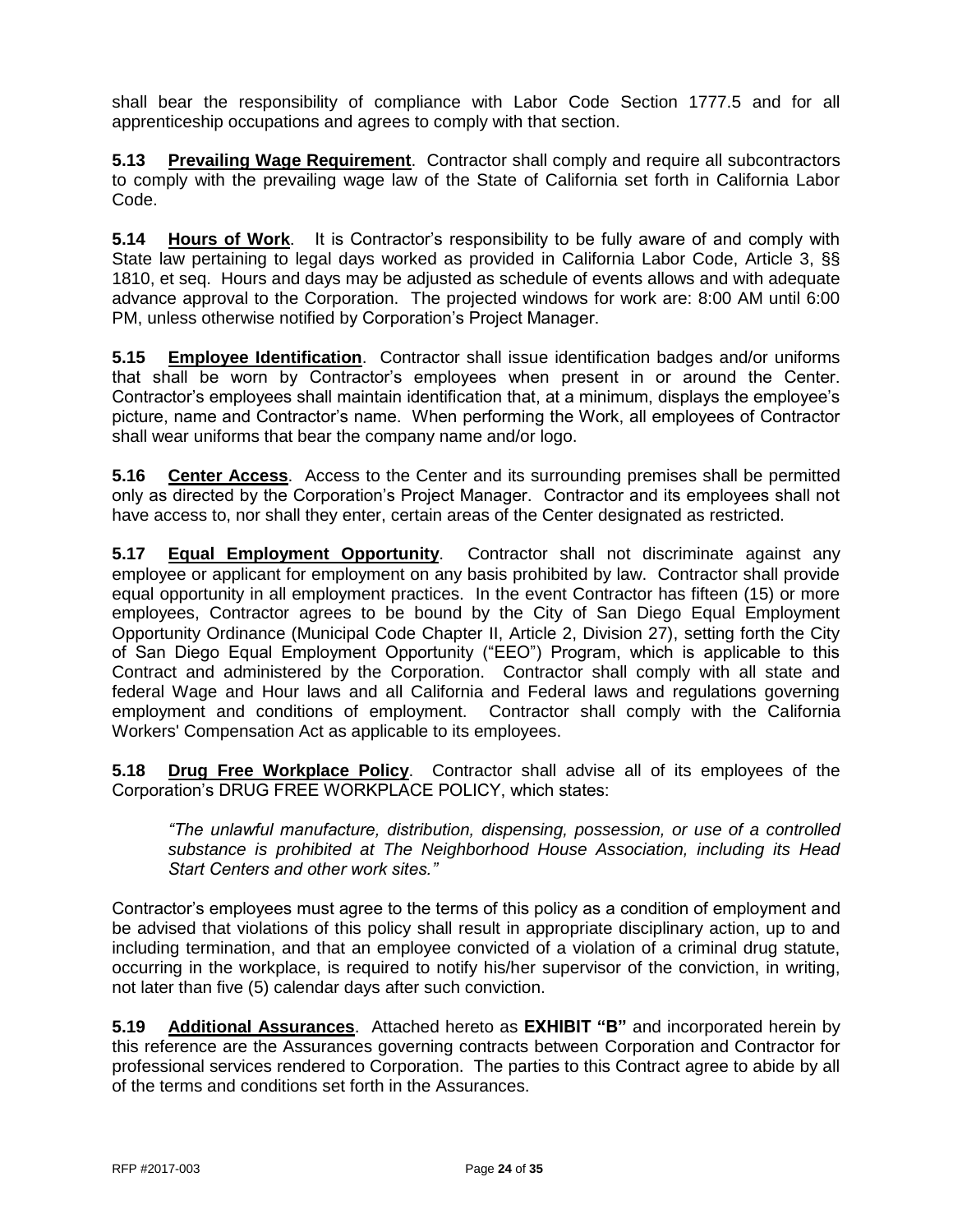#### **SECTION 6. INDEMNIFICATION & INSURANCE.**

**6.1 Indemnification**. Contractor shall indemnify, hold harmless and defend Corporation, its directors, officers, employees, agents, representatives and affiliates (including, without limitation, the administrators of Corporation's employee benefit plans) from and against any and all liabilities, obligations, damages, costs, losses, and expenses (including reasonable attorneys' fees), and all claims, demands, actions or judgments of every nature whatsoever in favor of any person or entity on account of personal injury or death, or damages to or loss of property or profits resulting in whole or in part from any act, omission, negligence, fault or violation of law or ordinance associated with (i) Contractor's performance or nonperformance of services under this Contract or the Work performed by Contractor, its employees, agents, subcontractors or any other person entering the premises under the expressed or implied direction of Contractor; (ii) Contractor's hiring, employment and/or management practices; (iii) any breach or default by Contractor of any of its representations, warranties or covenants set forth in this Contract and (iv) any transactions arising out of or related to this Contract. Such indemnification by Contractor shall apply unless such damage or injury results from the sole negligence, gross negligence or willful misconduct of Corporation and its officers, directors, agents and employees.

Contractor's indemnification shall also cover its representations made in Section 5.5 above. The effect and application of this indemnification provision shall survive the termination or expiration of this Contract.

**6.2 Insurance Provided by Contractor**. Contractor shall, at its sole cost and expense, procure and maintain, throughout the term of this Contract, the insurance set forth herein. All insurance policies shall be issued by an insurance company authorized by law to conduct business in the State of California, subject to Corporation's approval. Prior to commencing performance of this Contract, Contractor shall provide Corporation original insurance certificates evidencing the following, required, coverage within ten (10) calendar days after its receipt of the "Notice of Award":

- (1) Commercial General Liability (CGL) policy with coverage(s) as broad and as encompassing as CGL in the occurrence form, and providing coverage against claims for bodily injury or death and property damage occurring in or upon the Center or the Project site, and arising out of Contractor's and its employees', subcontractors', agents' and authorized representatives' performance of this Contract. Such insurance shall be primary and non-contributory with any other coverage, including Corporation's, and shall afford immediate defense and indemnification of Corporation to the limit of not less than one million dollars (\$1,000,000.00). Such insurance shall waive any right of subrogation against Corporation;
- (2) Employer's Liability insurance with the following limits:
	- Bodily Injury by Accident \$1,000,000.00 each accident
		-
	- Bodily Injury by Disease \$1,000,000.00 policy limit
	- Bodily Injury by Disease \$1,000,000.00 each employee
- (3) Commercial Automobile Liability, or Business Auto coverage with limits not less than one million dollars (\$1,000,000.00) for each occurrence, combines single limit for bodily injury or death and/or property damage, covering owned, nonowned and hired automobiles, including loading and unloading operations;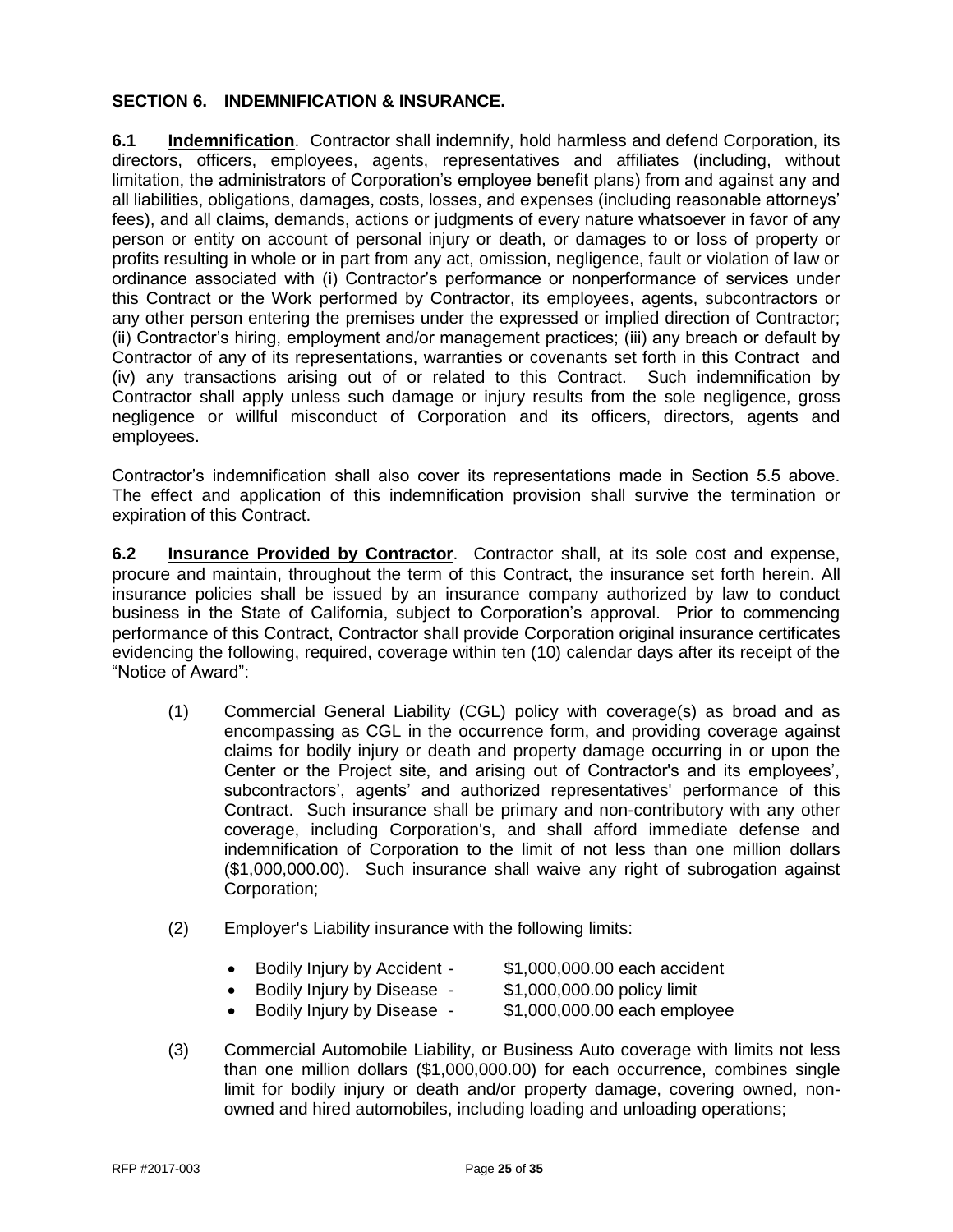(4) Workers' Compensation insurance as required by the laws of the State of California.

The above described insurance policies (collectively, the "Policies") must include the following additional insured endorsement language:

*"The Neighborhood House Association (NHA), and its members, officers, directors, agents and employees are named as additional insured and are provided the same coverage as the named insured, including the cost of defense against claims for bodily injury or death and property damage occurring in or upon or resulting from the insured's use or occupancy of the Center or the Project site, or arising out of the insured's or its members', officers', directors', employees', agents', or subcontractors' performance or non-performance of this Contract between the insured and NHA, unless such claim is determined by a court of competent jurisdiction to have arisen from the sole or gross negligence or the willful misconduct of an additional insured. The named insured's coverage is primary and shall not require contribution from the additional insured's insurance coverage."*

The Policies shall provide for not less than thirty (30) days prior written notice of cancellation to Corporation as the certificate holder. Contractor and Corporation agree that the specified coverage or limits of insurance in no way limits the liability of Contractor. Contractor shall maintain the required insurance coverage and endorsements throughout the term of this Contract.

### **SECTION 7. CONTRACTOR'S DEFAULT; CORPORATION'S RIGHT TO SUSPEND WORK AND RIGHT TO TERMINATE FOR CAUSE.**

- **7.1 Default by Contractor**. Contractor shall be in default if it:
	- 7.1.1 provides defective materials or workmanship or fails to perform the Work in accordance with the terms of this Contract;
	- 7.1.2 fails to perform the Work in compliance with the provisions of this Contract;
	- 7.1.3 disregards or violates any applicable laws or regulations; &
	- 7.1.4 declares bankruptcy, becomes insolvent, assigns its assets for the benefit of its creditors, or is unable to pay debts as they become due.

**7.2 Notice of Default; Cure of Default; Right to Suspend Work**. The Corporation shall give Contractor a written Notice of Default specifying the nature of the default and providing a commercially reasonable time for Contractor to cure the default. If Corporation determines, in its sole discretion, that the nature of the default justifies it, the Corporation shall have the right to direct Contractor to suspend further progress on the Project and performance of the Work until the default is corrected and cured.

#### **7.3 Termination for Cause; Corporation's Right to Complete Work at Contractor's Expense**. In the event Contractor fails to cure the default within the time allowed in the Notice of Default, the Corporation shall have the right to terminate this Contract and Contractor's performance hereunder by issuing a written Notice of Termination, specifying the effective date of termination. Upon receipt of the Notice of Termination, Contractor shall: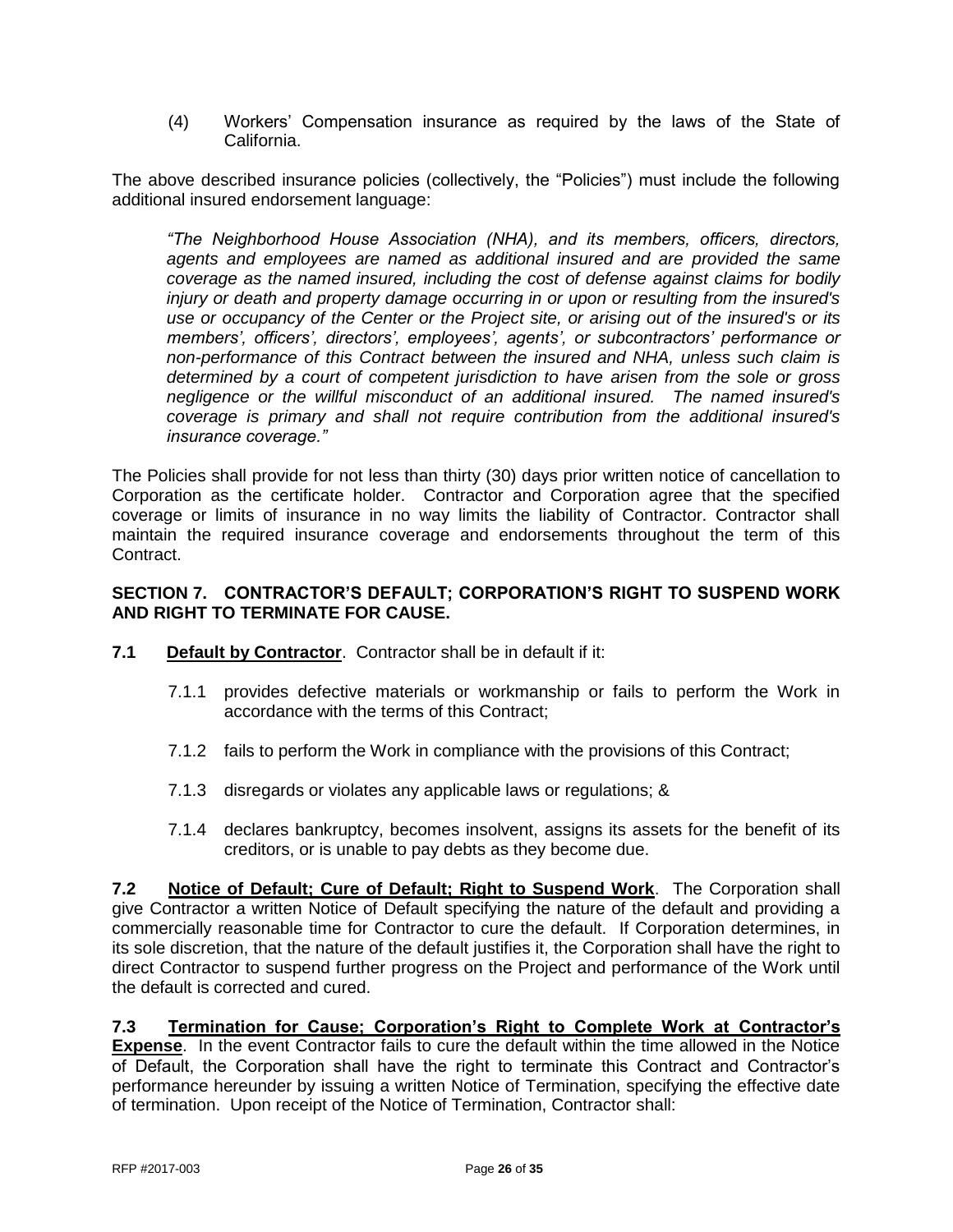7.3.1 Stop work immediately or as specified in the notice;

7.3.2 place no further contracts for materials, Work or equipment required for the Work; and

7.3.3 terminate any subcontracts for work to be performed on, or Work provided to, the Work.

Within five (5) business days of the termination date, Contractor shall submit to the Corporation all documents relating to the Work, all documents required by this Contract to be given to Corporation upon completion of the Work, and a final billing statement for Work provided through the termination date. The Corporation shall have the right to take immediate possession of the completed Work and the Work in progress, and have the unfinished Work completed by whatever method or means the Corporation may select. Contractor shall be liable for the cost to correct any defective work and complete the Work, to the extent the cost exceeds the remaining unpaid balance of the MCC. Corporation shall have the right to withhold any payments due to Contractor at the time the Contract is terminated and apply such sums to the completion cost.

**7.4 Corporation's Rights Preserved**. The termination of this Contract and Contractor's performance, pursuant to Sections 7.1 – 7.4, shall not affect any rights or remedies Corporation may have against Contractor, then existing or which may thereafter accrue. Corporation's retention of payments due Contractor shall not release Contractor from such liability.

**SECTION 8. TERMINATION FOR FUNDING.** Contractor understands and accepts that Corporation is a non-profit community based organization that is operated primarily on public funding, which funding may be terminated at any time. Therefore, Corporation may terminate this Contract without cause due to a lack of continued funding for the Work. In the event Corporation determines to terminate the Contract pursuant to this Section, it shall give Contractor written Notice of Termination not less than ten (10) days prior to the effective date of termination. Upon receipt of such notice, Contractor shall place no further orders for material, labor or equipment for the Work, and shall cease all progress related to the Project and terminate all subcontracts on or before the effective date of termination.

Within five (5) business days of the effective date of termination, Contractor shall submit to the Corporation a final billing for all Work provided through the date of termination. Corporation shall be liable only for the value of the Work performed and actual costs incurred by Contractor through the termination date. Corporation shall not be liable to Contractor for lost profit or lost opportunity cost(s).

**SECTION 9. CORPORATION'S DEFAULT; TERMINATION BY CONTRACTOR.** In the event Corporation fails to perform its obligations hereunder, Contractor may provide Corporation a written notice specifying the nature of the default and providing Corporation a commercially reasonable time to cure the default. If Corporation fails to cure the default within the time allowed in the notice, Contractor shall have the right to terminate this Contract by giving Corporation a written notice of termination specifying the effective date of termination and ceasing its performance of the Work required by this Contract.

Within five (5) business days of effective date of termination, Contractor shall submit to Corporation a final billing for all Work provided through the date of termination. Corporation shall be liable only for the value of the Work performed and actual costs incurred by Contractor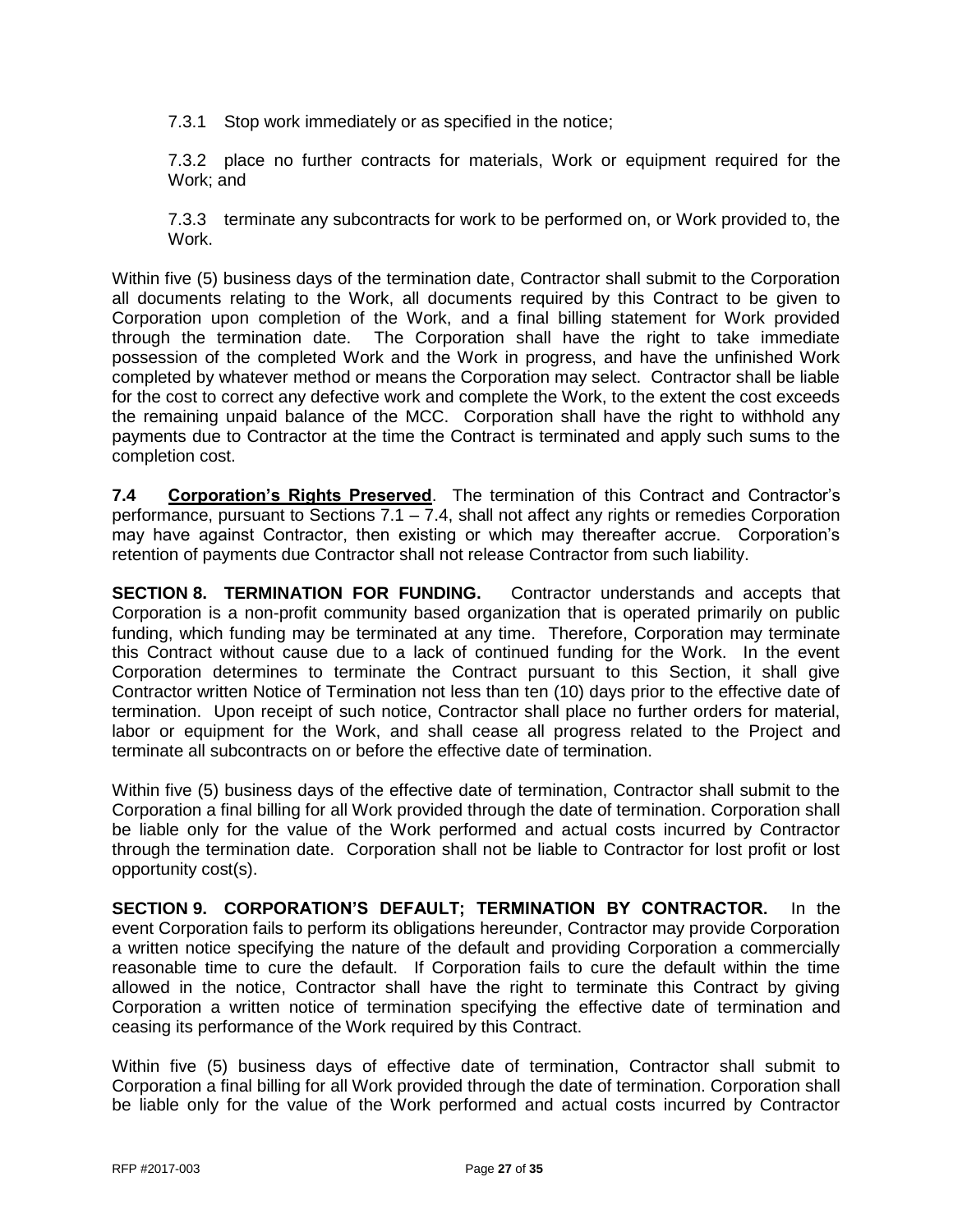through the termination date. Corporation shall not be liable to Contractor for lost profit or lost opportunity costs.

**SECTION 10. OWNERSHIP OF DOCUMENTS; DESIGN AND/OR CONSTRUCTION DOCUMENTS.** Any and all materials and documents, including without limitation all drawings, specifications, computations, technical data, design and construction documents, plans, investigations and reports, as well as all information and data retained on electronic or magnetic media, prepared by or for Contractor or obtained by Contractor in connection with the performance of the Work, shall be the Corporation's property. The originals of all such materials and documents shall be delivered to Corporation upon its request. Contractor shall have the right, at its own expense, to make duplicate copies of such materials and documents for its own files, or other purposes as authorized in writing by Corporation.

Corporation acknowledges that design and construction documents are instruments of professional service. Nonetheless, design and construction documents prepared pursuant to this Contract shall become Corporation's property upon completion of the Work and payment in all sums owed to Contractor. Corporation agrees, to the fullest extent permitted by law, to indemnify and hold Contractor harmless from any claim, liability or cost (including reasonable attorney's fees and defense costs) arising out of any unauthorized reuse or modification of the design and/or construction documents by Corporation or any person or entity acquiring such documents from or through Corporation with Contractor's written consent.

# **SECTION 11. GENERAL PROVISIONS.**

**11.1 Independent Contractor Status; No Agency Relationship**. Contractor is and shall remain, for all intents and purposes, an independent contractor of Corporation. Contractor shall be solely responsible for (i) all hiring/firing decisions; (ii) supervising its workers and working conditions; (iii) all taxes and applicable withholdings; (iv) wages and hours; and (v) other similar statutory obligations with respect to amounts paid by Corporation to Contractor. Contractor is not an employee, partner or a joint venture participant of Corporation, and Contractor has no right or authority to take any action or to enter into any contract or agreement on behalf of Corporation or otherwise bind Corporation in any manner, or incur any liability or make any representation on behalf of Corporation.

**11.2 Force Majeure**. The obligation of any party to perform any acts herein shall be suspended during the period such performance is prevented by acts of God; war; riot; invasion; fire; accident; strike or walkout; government interference, regulation, appropriation, or rationing; or by inability to secure goods because of the foregoing conditions. The obligation to perform shall resume immediately upon cessation of the force majeure condition(s).

**11.3 Notices**. Any notice required by this Contract must be in writing and shall be deemed to have been sufficiently communicated when (i) personally delivered; or (ii) on the second  $(2^{nd})$ business day after mailing by overnight delivery, postage prepaid:

#### *to Corporation addressed: with copies to*:

Director, Facilities & Support Services Legal Department The Neighborhood House Association The Neighborhood House Association 5660 Copley Drive 5660 Copley Drive San Diego, California 92111 San Diego, California 92111

*or to Contractor addressed:* Vendor Name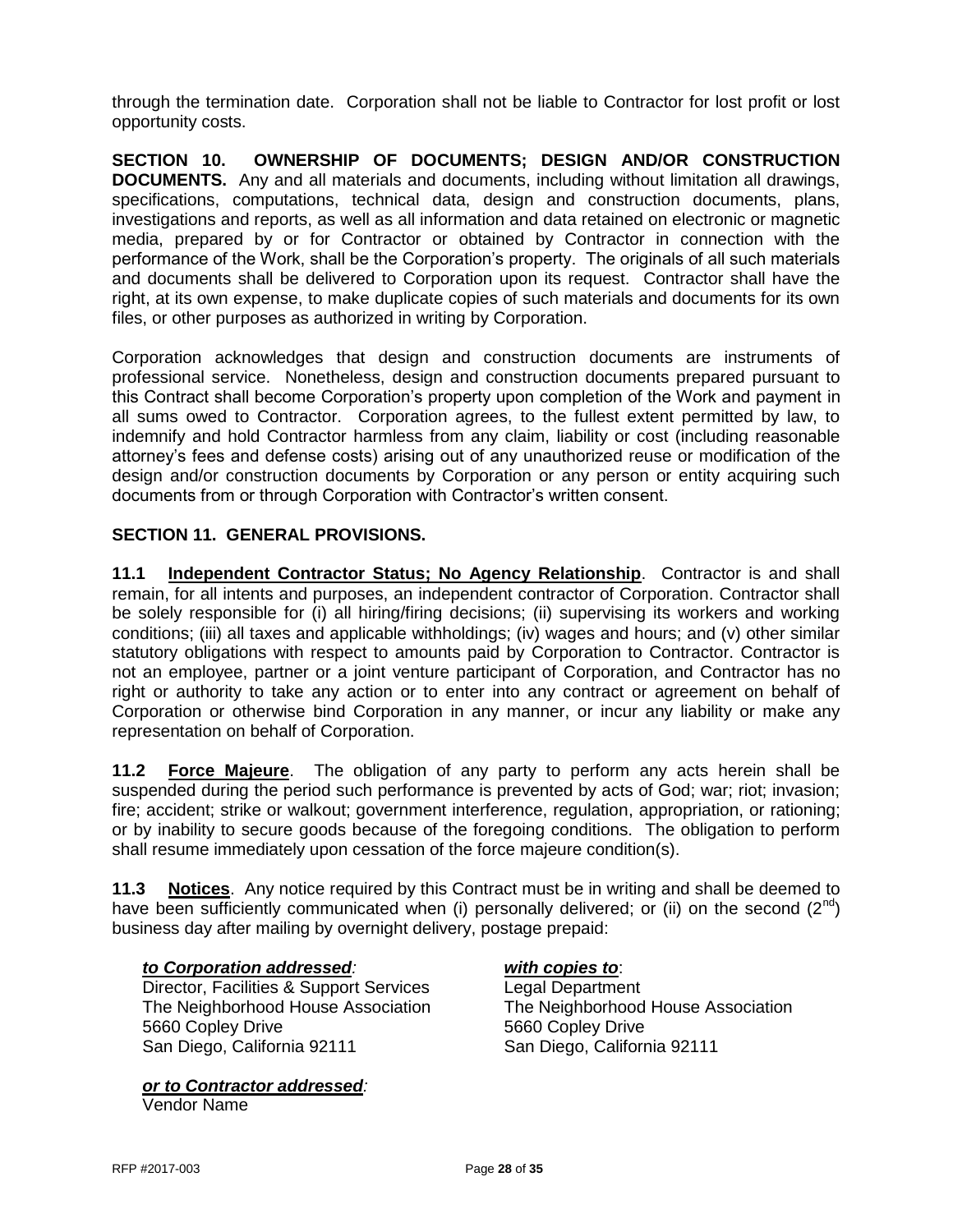### Vendor Address

**11.4 Confidential Information**.All information furnished or disclosed to Contractor by Corporation in connection with this Contract which is identified as confidential is received in confidence, shall remain the property of Corporation and shall not be disclosed to any thirdparty without Corporation's prior written consent. Contractor shall not use any such information for any purpose other than to perform this Contract.

If requested, Contractor shall execute a Non-Disclosure Agreement prepared by Corporation before receipt of any such confidential information. Contractor will return all such confidential information to Corporation upon completion by Contractor of its obligations hereunder, or upon demand. The obligations of this Section shall survive the expiration or termination of this Contract.

**11.5 Subordination**.This Contract and the obligations of Corporation herein shall be subordinate to any ground and premises leases, and to obligations (including deeds of trusts, mortgages, bonds, and all instruments supplemental thereto), and all renewals, modifications, consolidations, replacements and extensions thereof, created or given by Corporation with respect to the Center. Contractor hereby covenants and agrees that it will at any time required by Corporation, during the term hereof and any extension or renewal, give and execute all further assurances as may be reasonably required to evidence and effectuate this subordination provision, to the holder or holders of any such leases or obligations.

**11.6 Binding on Successors and Assigns**. The provisions of this Contract shall be binding upon and shall inure to the benefit of the parties hereto and each of their respective successors and assigns, subject to the limitations on assignment and subcontracting set forth below.

**11.7 Assignment and Subcontracting**. Contractor shall not assign or transfer any interest in this Contract, whether by assignment or novation, without the prior written consent of Corporation; and any purported assignment by Contractor, without prior written consent, shall be null and void and constitute a material breach.

Claims for money due or to become due to Contractor from Corporation under this Contract may be assigned to a bank, trust company, or other financial institutions, or to a Trustee in Bankruptcy, without such approval. Notice of any such assignment or transfer shall be promptly furnished to Corporation.

No performance required of Contractor herein may be subcontracted without Corporation's prior written approval, unless such subcontracting was included in Contractor's proposal.

**11.8 Modifications and Amendments**. No amendment or modification of this Contract shall be valid or binding unless made in writing and signed on behalf of each party by a duly authorized representative.

**11.9 Singular, Plural, and Gender**. As used herein, the singular shall include the plural and the masculine shall include the feminine or neuter.

**11.10 Headings**. All section and paragraph headings are for reference and convenience only and do not alter, amend, explain, interpret or otherwise affect the terms and conditions of this Contract.

**11.11 Applicable Law**. This Contract is made and entered into in the State of California and its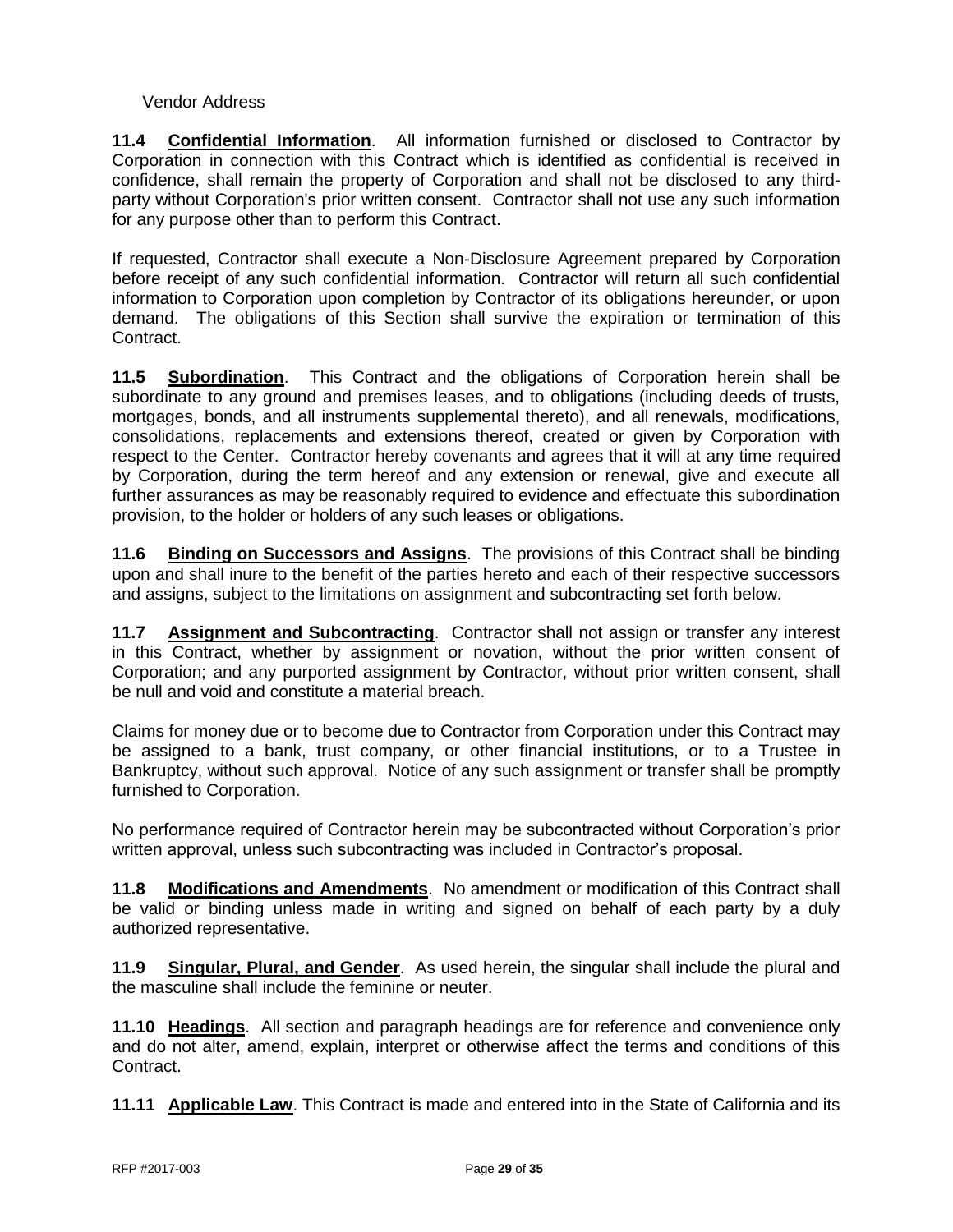interpretation and enforcement and the construction of its terms shall be governed by California law.

**11.12 Attorneys' Fees**. If legal action, including arbitration or action for declaratory relief, is brought by either party to interpret or enforce any provisions of this Contract, the prevailing party shall be entitled to an award of reasonable attorneys' fees and other costs incurred, the award of which may be determined in the same action or a separate action brought for that purpose.

**11.13 Entire Agreement**. This Contract represents the sole and entire agreement between Corporation and Contractor, and supersedes all prior negotiations, representations, agreements, arrangements or understandings, either oral or written, between or among the parties hereto, relating to the subject matter of this Contract.

**11.14 Partial Invalidity**. If any term or provision of this Contract is held by a court of competent jurisdiction to be invalid, void or unenforceable, the remainder of the provisions of this Contract shall remain in full force and effect and shall in no way be affected, impaired or invalidated.

**11.15 Signatory Authority**. If Contractor is a corporation, partnership, trust or other entity, the individual or individuals signing this Contract on behalf of Contractor represents to Corporation that he or she has full authority to do so, has received all required consents, and that his or her signature (together with the signature or signatures of any other individual signing below on behalf of such corporation, partnership, trust or other entity) is (are) the only signatures required to bind Contractor.

**11.16 Survival**. The provisions set forth in Sections 1.1.13, 1.2, 4.5 – 4.6, 5.3, 5.8, 5.19, 6.1 – 6.2, 11.1, 11.4 of 11.18 this Contract shall survive the termination or expiration of this Agreement.

**11.17 Compliance with Laws and Debarment Status**. Contractor and each of its employees, contractors, agents, representatives and other personnel hired or retained by Contractor in connection with the performance of Contractor's obligations under this Contract shall be fully informed of all federal, state and local laws, rules and regulations that affect or are applicable to the performance of Contractor's obligations under this Contract, and shall at all times observe and comply with all such laws, rules and regulations, regardless of whether all or any of such laws, rules and regulations are referenced in this Contract. Contractor further assures and certifies to NHA that it and any subcontractor hired by Contractor to perform on its behalf hereunder, are not currently suspended, debarred, or otherwise prohibited (i) by the federal government from bidding on, accepting or being awarded federally funded contracts, either as a contractor or subcontractor; or (ii) by the state of California from bidding on, accepting or being awarded public works contracts, either as a contractor or subcontractor. Contractor agrees to inform NHA within forty-eight (48) hours of any change in its debarment status.

**11.18 No Waiver of Breach or Default**. Corporation's failure to strictly and/or promptly enforce any of its rights, including but not limited to declaring a default, requiring cure of default, and/or terminating this Contract, shall not operate as a waiver of the default or breach of Corporation's rights, or to defeat or affect in any way the rights of either party, with respect to any such continuing or subsequent default or breach. No waiver shall be inferred from or implied by anything done or omitted by either party, except an express written waiver. All rights and remedies of either party with respect to default and breach shall be cumulative and not alternative. Corporation expressly reserves the right to enforce any and all rights it has herein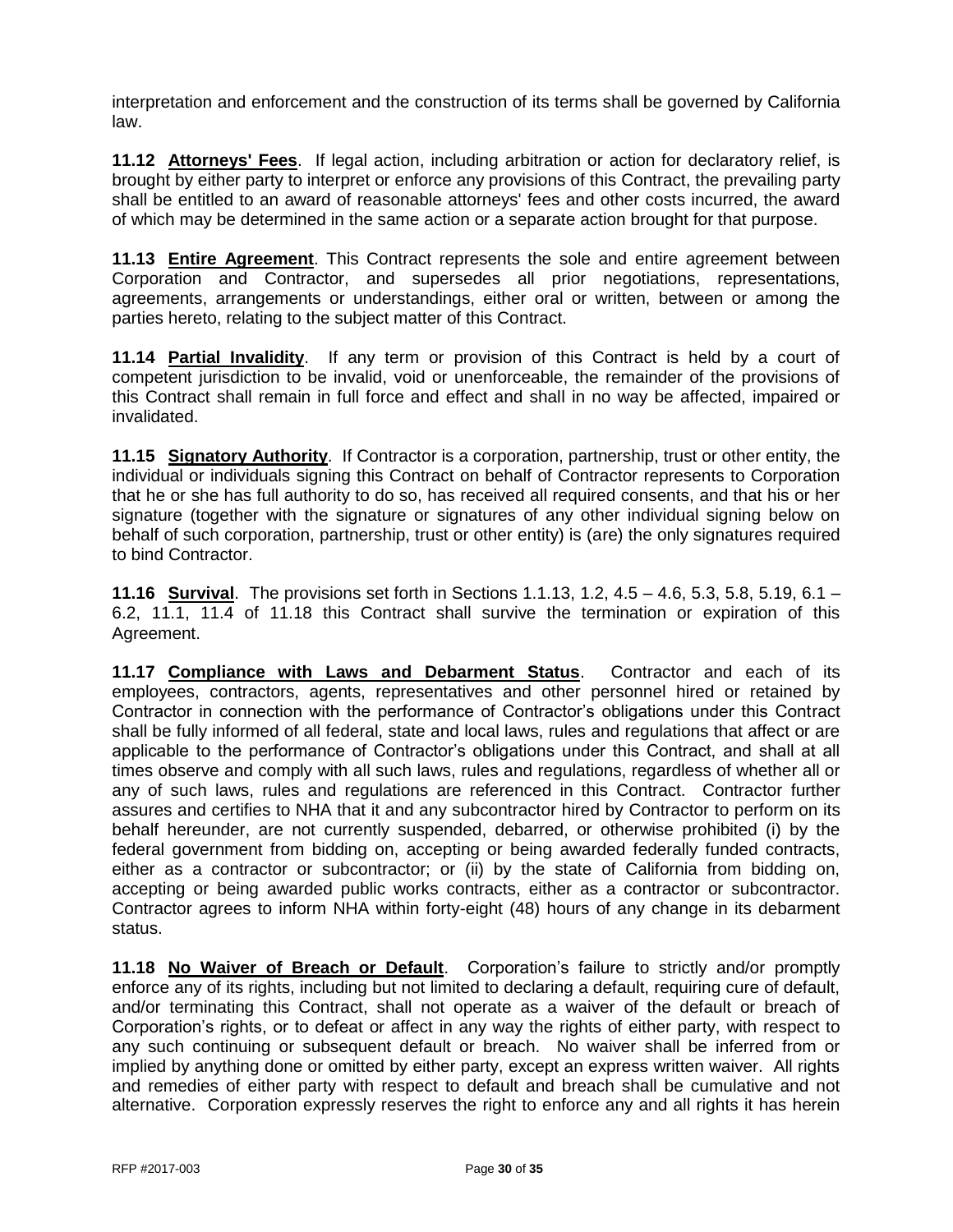at any such time as the party, in its sole discretion, deems appropriate.

**IN WITNESS WHEREOF**, the parties hereto have duly executed duplicate originals of this Contract on the date set forth on the first page hereof, including *Exhibit "A"* – *Scope of Work*; and *Exhibit "B" – Assurances for Construction.*

#### **Vendor Name (License #XXXXX) The Neighborhood House Association**

 $By \_\_$ Name: Title:

 $By \_\_$ Name: Rudolph A. Johnson, III Title: President and CEO

Approved as to form and legality:

\_\_\_\_\_\_\_\_\_\_\_\_\_\_\_\_\_\_\_\_\_\_\_\_\_\_\_\_\_ Dwight D. Smith General Manager/General Counsel The Neighborhood House Association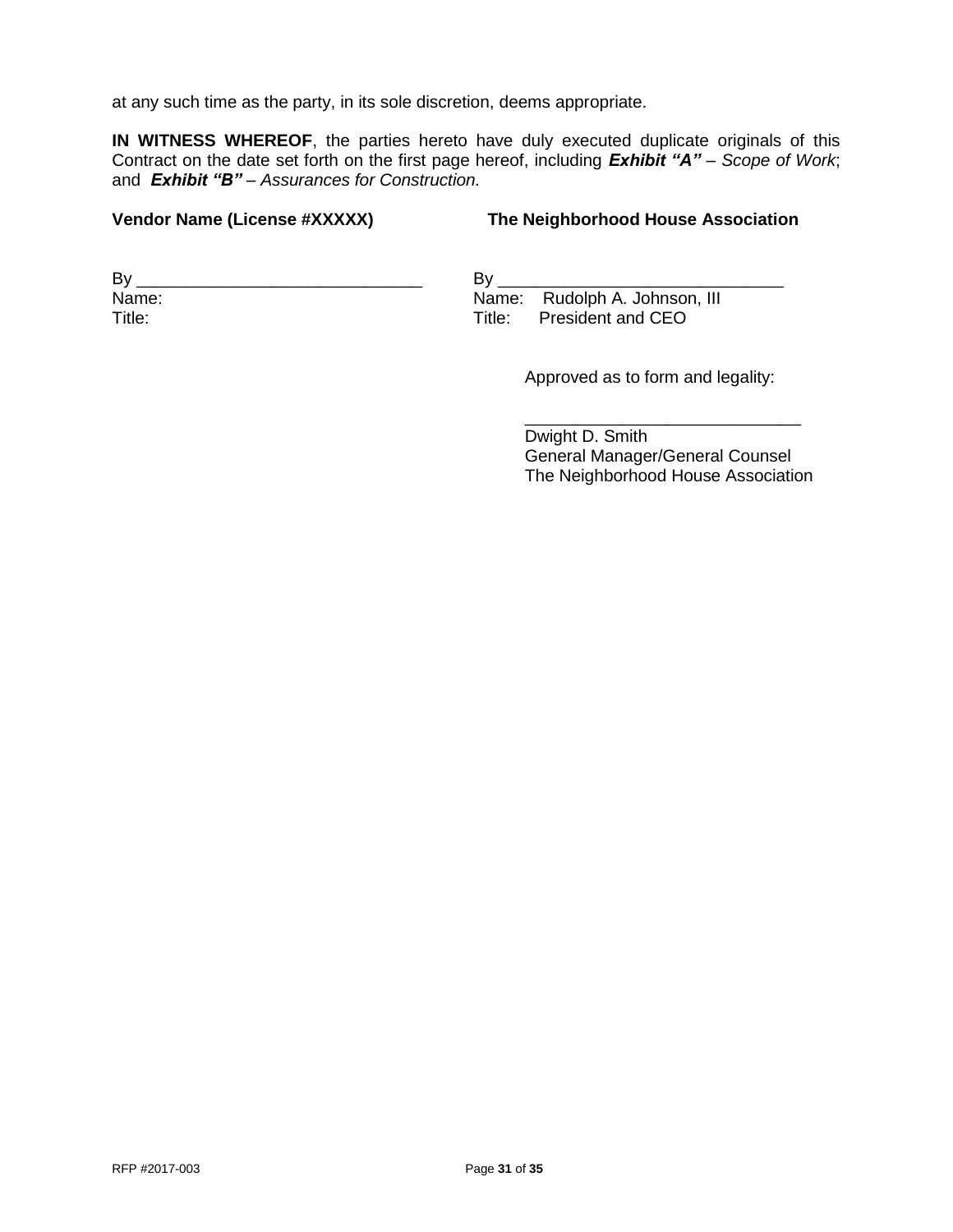# **EXHIBIT A SAMPLE "Scope of Work"**

\_\_\_\_\_\_\_\_\_\_\_\_\_\_\_\_\_\_\_\_\_\_\_\_\_\_\_\_\_\_\_\_\_\_\_\_\_\_\_\_\_\_\_\_

# [**ATTACHED SEPARATELY**]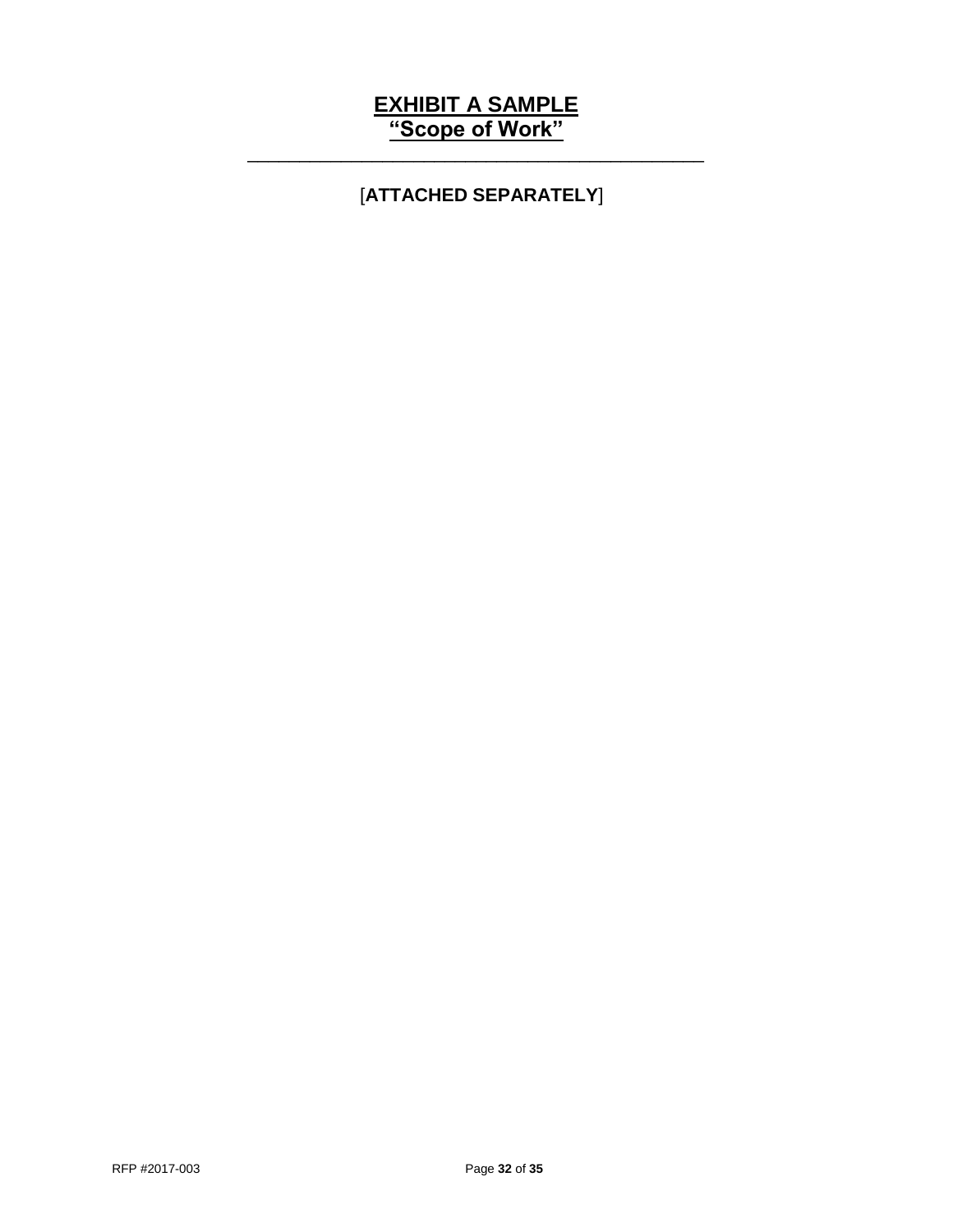# **EXHIBIT B ASSURANCES FOR CONSTRUCTION**

The Contractor hereby assures and certifies that Contractor will comply with the regulations, policies, guidelines and requirements, including 45 CFR Part 75 Uniform Administrative Requirements, Cost Principles, and Audit Requirements for HHS Awards, and E.O. 12372 as they relate to the application, acceptance and use of federal funds for this federally assisted project. Additionally, Contractor assures and certifies to Corporation that:

- 1. It possesses legal authority to enter into this Contract; that a resolution, motion, or similar action has been duly adopted or passes as an official act of the applicant's governing body, authorizing the execution of the Contract, including all understandings and assurances contained therein, and directing and authorizing the person identified as the official representative of the Contractor to act in connection with the Contract and to provide such additional information as may be required.
- 2. It, and any subcontractor hired by Contractor to perform on its behalf hereunder, will comply with E.O. 11246, "Equal Employment Opportunity," as amended by E.O. 11375, "Amending Executive Order 11246 relating to Equal Employment Opportunity," and as supplemented by regulations at 41 CFR Part 60, "Office of Federal Contract Compliance Programs, Equal Employment Opportunity, and Department of Labor."
- 3. It, and any subcontractor hired by Contractor to perform on its behalf hereunder, shall fully comply with Title VII of the Civil Rights Act of 1964, as amended, the California Fair Employment Practices Act, and any other Federal and State law and regulations hereinafter enacted.
- 4. It, and any subcontractor hired by Contractor to perform on its behalf hereunder, will comply with the Copeland "Anti-Kickback" Act (18 U.S.C. 874), as supplemented by the Department of Labor Regulations (29 C.F.R. Part 3, "Contractors and subcontractors on public building or public work financed in whole or in part by loans or grants from the United States").
- 5. It, and any subcontractor hired by Contractor to perform on its behalf hereunder, shall comply with the Davis-Bacon Act (40 U.S.C. §§ 276a to 276a-7) and as supplemented by Department of Labor Regulations (29 CFR Part 5, "Labor standards provisions applicable to contracts governing federally financed and assisted construction"), which includes the requirement that the correct scale of wages to be paid be posted by the Contractor in a prominent and easily accessible location at the HHS funded worksite.. The Davis–Bacon Act applies to all construction and renovation work done over \$2,000. The term construction, prosecution, completion, or repair means all types of work done on a particular building or work at the site thereof, including, without limitation, altering, modeling, painting and decorating, the transporting of materials and supplies to or from the building or work by the employees of the construction contractor or construction subcontractor, and the manufacturing or furnishing of materials, articles, supplies, or equipment on the site of the building or work, by persons employed at the site of the contractor or subcontractor.
- 6. It, and any subcontractor hired by Contractor to perform on its behalf hereunder, will comply with the provisions of the Hatch Act (5 U.S.C. §§ 1501 -1508, and 7324 - 7328), which limits the political activity of the employee.
- 7. Contracts in excess of \$2,000 for construction contracts and in excess of \$2,500 for other contracts involving the employment of mechanics or laborers shall comply with Sections 102 and 107 of the Contract Work Hours and Safety Standards Act (40 U.S.C. 327-333), as supplemented by Department of Labor regulations (29 CFR Part 5). This includes all laborers and mechanics employed by contractors and subcontractors working upon the site of the work. Contractors shall pay prevailing wages at rates not less than those prevailing on projects of a character similar in the locality as determined by the Secretary of Labor. Wages must include fringe benefits. Laborers and mechanics must be paid weekly.
- 8. It, and any subcontractor hired by Contractor to perform on its behalf hereunder, will establish safeguards to prohibit employees from using their positions for a purpose that is or gives the appearance of being motivated by a desire for private gain for themselves or others, particularly those with whom they have family, business, or other ties. Regarding all negotiated contracts excluding those for less than \$2,500, NHA, the Federal Awarding Agency, the Comptroller General of the United States, or any of their duly authorized representatives, shall have access to any books, documents, papers and records of the contractor which are directly pertinent to a specific program for the purpose of making audits, examinations, excerpts and transcriptions.
- 9. It, and any subcontractor hired by Contractor to perform on its behalf hereunder, will fully comply with all Federal statutes relating to the prohibition against forced child labor and severe forms of trafficking in persons. These include but are not limited to the Trafficking Victims Protection Act of 2000 (22 U.S.C. §§ 7104, et seq.) which authorizes the termination of grants, contracts and/or cooperative agreements, without penalty to the Federal awarding agency/department, if Contractor or any of its subcontractors (i) engages in severe forms of trafficking in persons; (ii) has procured a commercial sex act during the effective period of the contract; and/or (iii) uses forced labor in its performance of this Contract.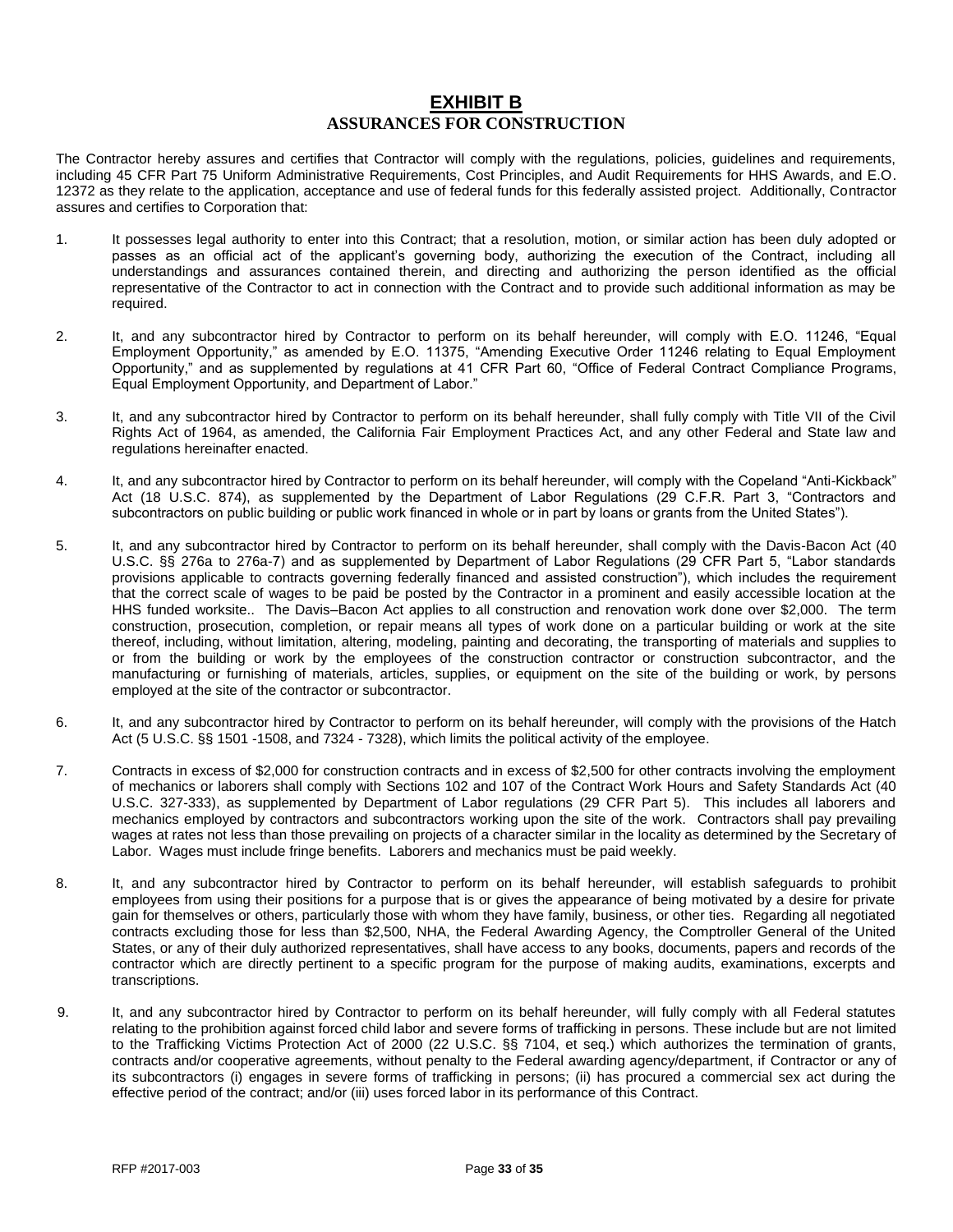- 10. It, and any subcontractor hired by Contractor to perform on its behalf hereunder, will fully comply with all Federal statutes relating to non-discrimination. These include but are not limited to: (a) Title VI of the Civil Rights Act of 1964 (42 U.S.C. §§ 2000d et seq.) which prohibits discrimination on the bases of race, color or national origin; Title VII of the Civil Rights Act of 1964, as amended, the California Fair Employment Practices Act; and any other Federal and State law and regulations hereinafter enacted which may apply to the application.
- 11. It, and any subcontractor hired to perform on its behalf hereunder, will comply with all applicable requirements of all other Federal laws, executive orders, regulations and policies governing this program.
- 12. It, and any subcontractor hired by Contractor to perform on its behalf hereunder, will fully comply with the standards, orders, or regulations issued pursuant to the Clean Air Act (42 U.S.C. 7401 et seq.) and the Federal Water Pollution Control Act as amended (33 U.S.C. 1251 et seq.).
- 13. It, and any subcontractor hired by Contractor to perform on its behalf hereunder, will fully comply with the Byrd Anti-Lobbying Amendment (31 U.S.C. 1352). Contractors shall file the required certification. Each tier certifies to the tier above that it will not and has not used Federal appropriated funds to pay any person or organization for influencing or attempting to influence an officer or employee of any Federal agency, a member of Congress, officer or employee of Congress, or an employee of a member of Congress in connection with obtaining any Federal contract, grant, or award covered by 31 U.S.C. 1352. Each tier shall also disclose any lobbying with non-Federal funds that takes place in connection with obtaining any Federal award. Such disclosures are forwarded from tier to tier up to the recipient.